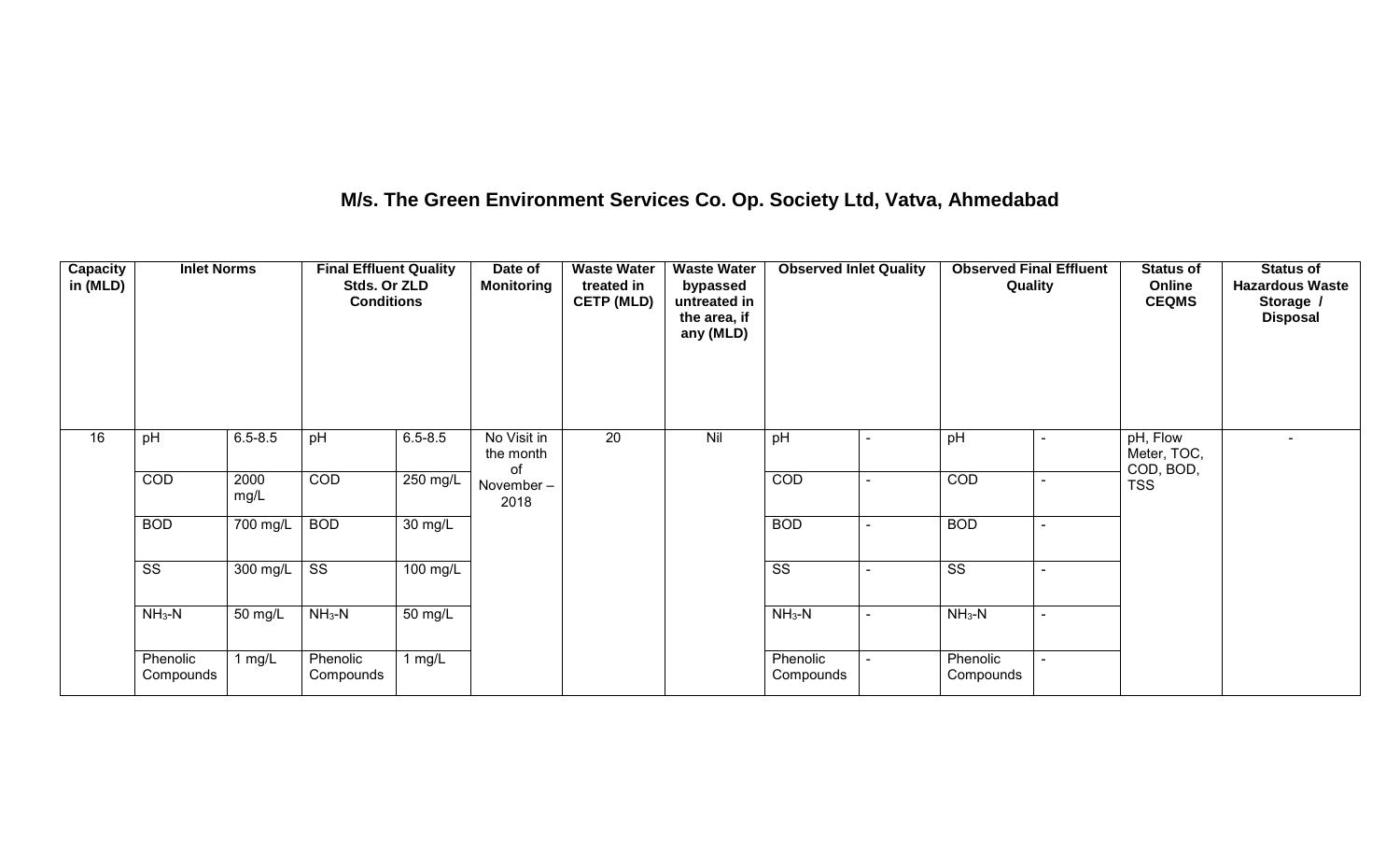## **M/s. Odhav Enviro Project Ltd., Odhav, Ahmedabad**

| <b>Capacity</b><br>in (MLD) | <b>Inlet Norms</b>     |              | <b>Final Effluent Quality</b><br>Stds. Or ZLD<br><b>Conditions</b> |                    | Date of<br><b>Monitoring</b>      | <b>Waste Water</b><br>treated in<br><b>CETP (MLD)</b> | <b>Waste Water</b><br>bypassed<br>untreated in<br>the area, if<br>any (MLD) | <b>Observed Inlet Quality</b> |        | <b>Observed Final Effluent</b><br>Quality |             | <b>Status of</b><br>Online<br><b>CEQMS</b>   | <b>Status of</b><br><b>Hazardous Waste</b><br>Storage /<br><b>Disposal</b> |
|-----------------------------|------------------------|--------------|--------------------------------------------------------------------|--------------------|-----------------------------------|-------------------------------------------------------|-----------------------------------------------------------------------------|-------------------------------|--------|-------------------------------------------|-------------|----------------------------------------------|----------------------------------------------------------------------------|
| 1.6                         | pH                     | $6.5 - 8.5$  | pH                                                                 | $6.5 - 8.5$        | Average<br>value of<br>November - | 1.00                                                  | Nil                                                                         | pH                            | $\sim$ | pH                                        | 7.37        | Flow meter at<br>inlet & outlet,<br>COD, pH, | Storage - 15 MT                                                            |
|                             | COD                    | 2000<br>mg/L | COD                                                                | $250 \text{ mg/L}$ | 2018                              |                                                       |                                                                             | COD                           |        | COD                                       | 1046 mg/L   | TSS, BOD                                     |                                                                            |
|                             | <b>BOD</b>             | 700 mg/L     | <b>BOD</b>                                                         | 30 mg/L            |                                   |                                                       |                                                                             | <b>BOD</b>                    |        | <b>BOD</b>                                | $198$ mg/L  |                                              |                                                                            |
|                             | $\overline{\text{ss}}$ | 300 mg/L     | $\overline{\text{ss}}$                                             | $100$ mg/L         |                                   |                                                       |                                                                             | $\overline{\text{ss}}$        |        | $\overline{\text{ss}}$                    | 122 mg/L    |                                              |                                                                            |
|                             | $NH3-N$                | 50 mg/L      | $NH3-N$                                                            | 50 mg/L            |                                   |                                                       |                                                                             | $NH3-N$                       |        | $NH3-N$                                   | 46 mg/L     |                                              |                                                                            |
|                             | Phenolic<br>Compounds  | l mg/L       | Phenolic<br>Compounds                                              | 1 $mg/L$           |                                   |                                                       |                                                                             | Phenolic<br>Compounds         |        | Phenolic<br>Compounds                     | $0.11$ mg/L |                                              |                                                                            |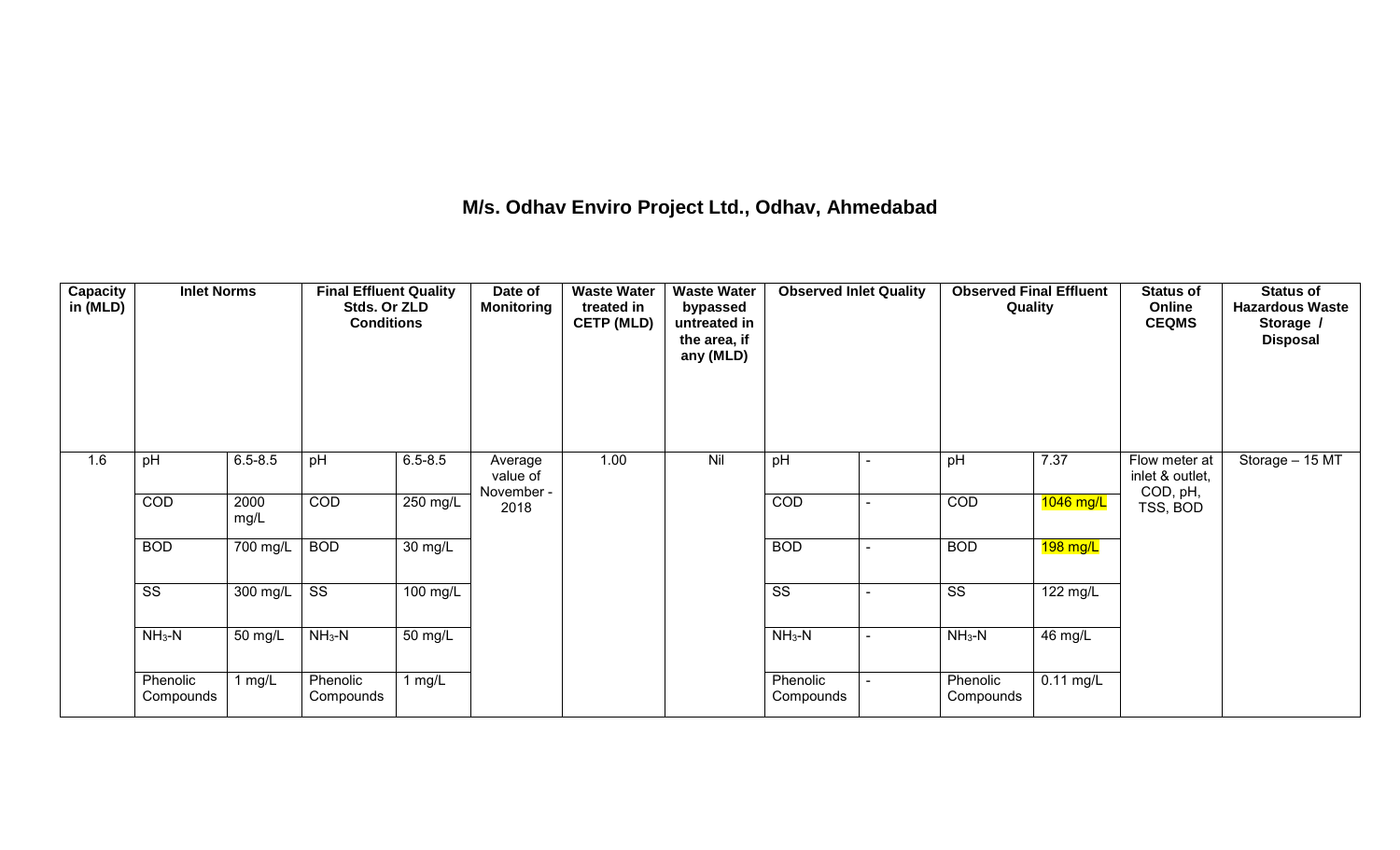## **M/s. Gujarat Vepari Maha Mandal Sahkari Udhyogik Vasahat Ltd, Ahmedabad**

| Capacity<br>in (MLD) | <b>Inlet Norms</b>     |                       | <b>Final Effluent Quality</b><br>Stds. Or ZLD<br><b>Conditions</b> |                      | Date of<br><b>Monitoring</b>      | <b>Waste Water</b><br>treated in<br><b>CETP (MLD)</b> | <b>Waste Water</b><br>bypassed<br>untreated in<br>the area, if<br>any (MLD) | <b>Observed Inlet Quality</b> |                | <b>Observed Final Effluent</b><br>Quality |                   | <b>Status of</b><br>Online<br><b>CEQMS</b> | <b>Status of</b><br><b>Hazardous Waste</b><br>Storage /<br><b>Disposal</b> |
|----------------------|------------------------|-----------------------|--------------------------------------------------------------------|----------------------|-----------------------------------|-------------------------------------------------------|-----------------------------------------------------------------------------|-------------------------------|----------------|-------------------------------------------|-------------------|--------------------------------------------|----------------------------------------------------------------------------|
| 1.00                 | pH                     | $6.5 - 8.5$           | pH                                                                 | $6.5 - 8.5$          | Average<br>value of<br>November - | 0.60                                                  | Nil                                                                         | pH                            | $\blacksquare$ | pH                                        | 7.57              | Flow Meter                                 | Storage - 300 MT                                                           |
|                      | COD                    | 2000<br>mg/L          | COD                                                                | 250 mg/L             | 2018                              |                                                       |                                                                             | COD                           |                | COD                                       | 420 mg/L          |                                            |                                                                            |
|                      | <b>BOD</b>             | $\overline{700}$ mg/L | <b>BOD</b>                                                         | 30 mg/L              |                                   |                                                       |                                                                             | <b>BOD</b>                    | ۰              | <b>BOD</b>                                | $101$ mg/L        |                                            |                                                                            |
|                      | $\overline{\text{ss}}$ | $300$ mg/L            | $\overline{\text{ss}}$                                             | $100 \text{ mg/L}$   |                                   |                                                       |                                                                             | $\overline{\text{ss}}$        |                | $\overline{\text{ss}}$                    | $128$ mg/L        |                                            |                                                                            |
|                      | $NH3-N$                | 50 mg/L               | $NH3-N$                                                            | $\overline{50}$ mg/L |                                   |                                                       |                                                                             | $NH3-N$                       | $\blacksquare$ | $NH3-N$                                   | $81 \text{ mg/L}$ |                                            |                                                                            |
|                      | Phenolic<br>Compounds  | 1 mg/L                | Phenolic<br>Compounds                                              | 1 mg/L               |                                   |                                                       |                                                                             | Phenolic<br>Compounds         |                | Phenolic<br>Compounds                     | $0.07$ mg/L       |                                            |                                                                            |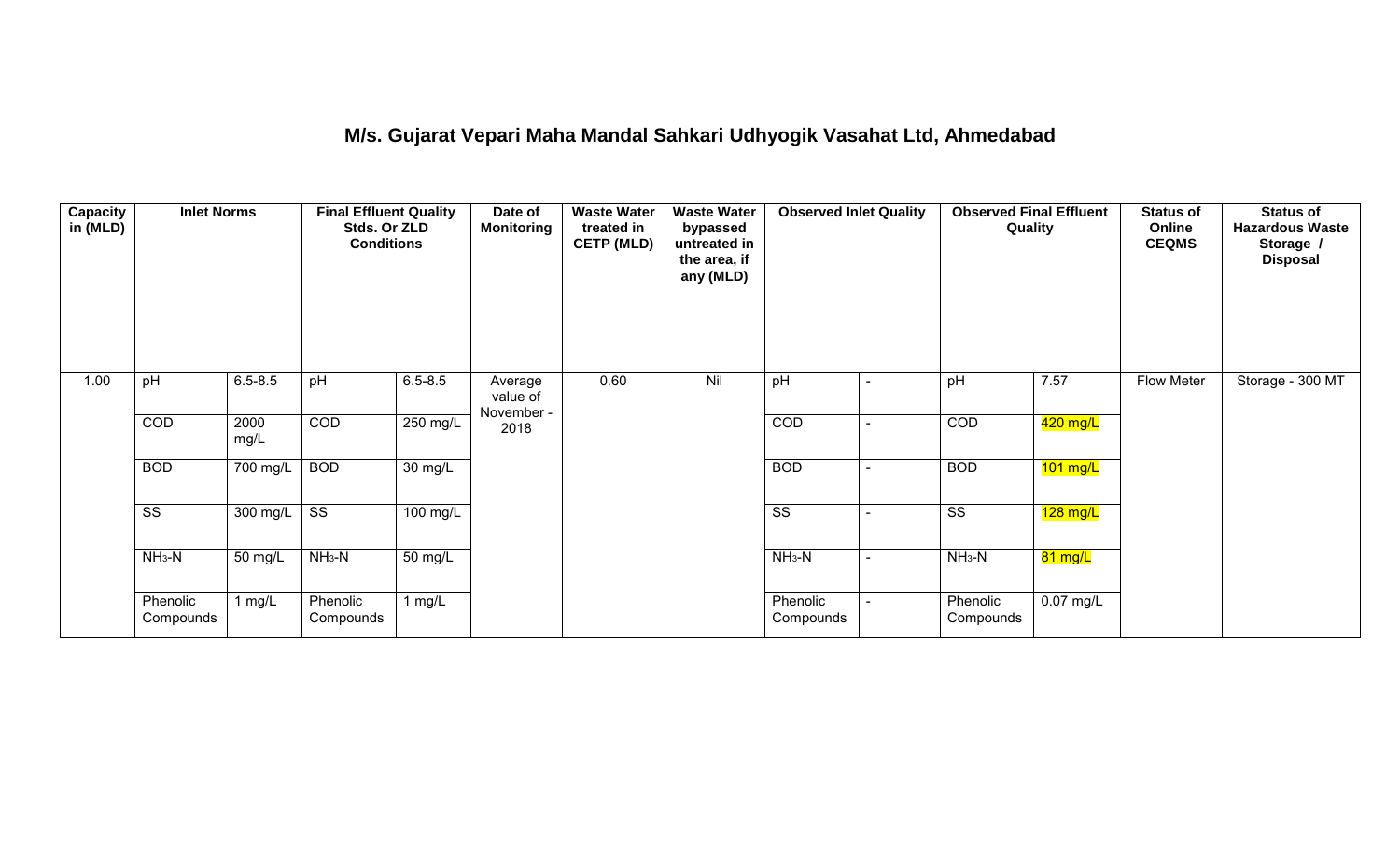## **M/s. Odhav Green Enviro Project Association, Odhav, Ahmedabad**

| Capacity<br>in (MLD) | <b>Inlet Norms</b>     |             | <b>Final Effluent Quality</b><br>Stds. Or ZLD<br><b>Conditions</b> |             | Date of<br><b>Monitoring</b>      | <b>Waste Water</b><br>treated in<br><b>CETP (MLD)</b> | <b>Waste Water</b><br>bypassed<br>untreated in<br>the area, if<br>any (MLD) | <b>Observed Inlet Quality</b> | <b>Observed Final Effluent</b><br>Quality |             | <b>Status of</b><br>Online<br><b>CEQMS</b> | <b>Status of</b><br><b>Hazardous Waste</b><br>Storage /<br><b>Disposal</b> |
|----------------------|------------------------|-------------|--------------------------------------------------------------------|-------------|-----------------------------------|-------------------------------------------------------|-----------------------------------------------------------------------------|-------------------------------|-------------------------------------------|-------------|--------------------------------------------|----------------------------------------------------------------------------|
| 1.00                 | pH                     | $6.5 - 8.5$ | pH                                                                 | $6.5 - 8.5$ | Average<br>value of<br>November - | 0.60                                                  | Nil                                                                         | pH                            | pH                                        | 7.62        | $\blacksquare$                             | $\overline{\phantom{0}}$                                                   |
|                      | COD                    | $750$ mg/L  | COD                                                                | 250 mg/L    | 2018                              |                                                       |                                                                             | COD                           | COD                                       | 327 mg/L    |                                            |                                                                            |
|                      | <b>BOD</b>             | 250 mg/L    | <b>BOD</b>                                                         | 30 mg/L     |                                   |                                                       |                                                                             | <b>BOD</b>                    | <b>BOD</b>                                | 95 mg/L     |                                            |                                                                            |
|                      | $\overline{\text{ss}}$ | 300 mg/L    | $\overline{\text{ss}}$                                             | 100 mg/L    |                                   |                                                       |                                                                             | $\overline{\text{ss}}$        | $\overline{\text{ss}}$                    | 124 mg/L    |                                            |                                                                            |
|                      | $NH3-N$                | 50 mg/L     | $NH3-N$                                                            | 50 mg/L     |                                   |                                                       |                                                                             | $NH3-N$                       | $NH3-N$                                   | 25 mg/L     |                                            |                                                                            |
|                      | Phenolic<br>Compounds  | 1 mg/L      | Phenolic<br>Compounds                                              | 1 mg/ $L$   |                                   |                                                       |                                                                             | Phenolic<br>Compounds         | Phenolic<br>Compounds                     | $0.19$ mg/L |                                            |                                                                            |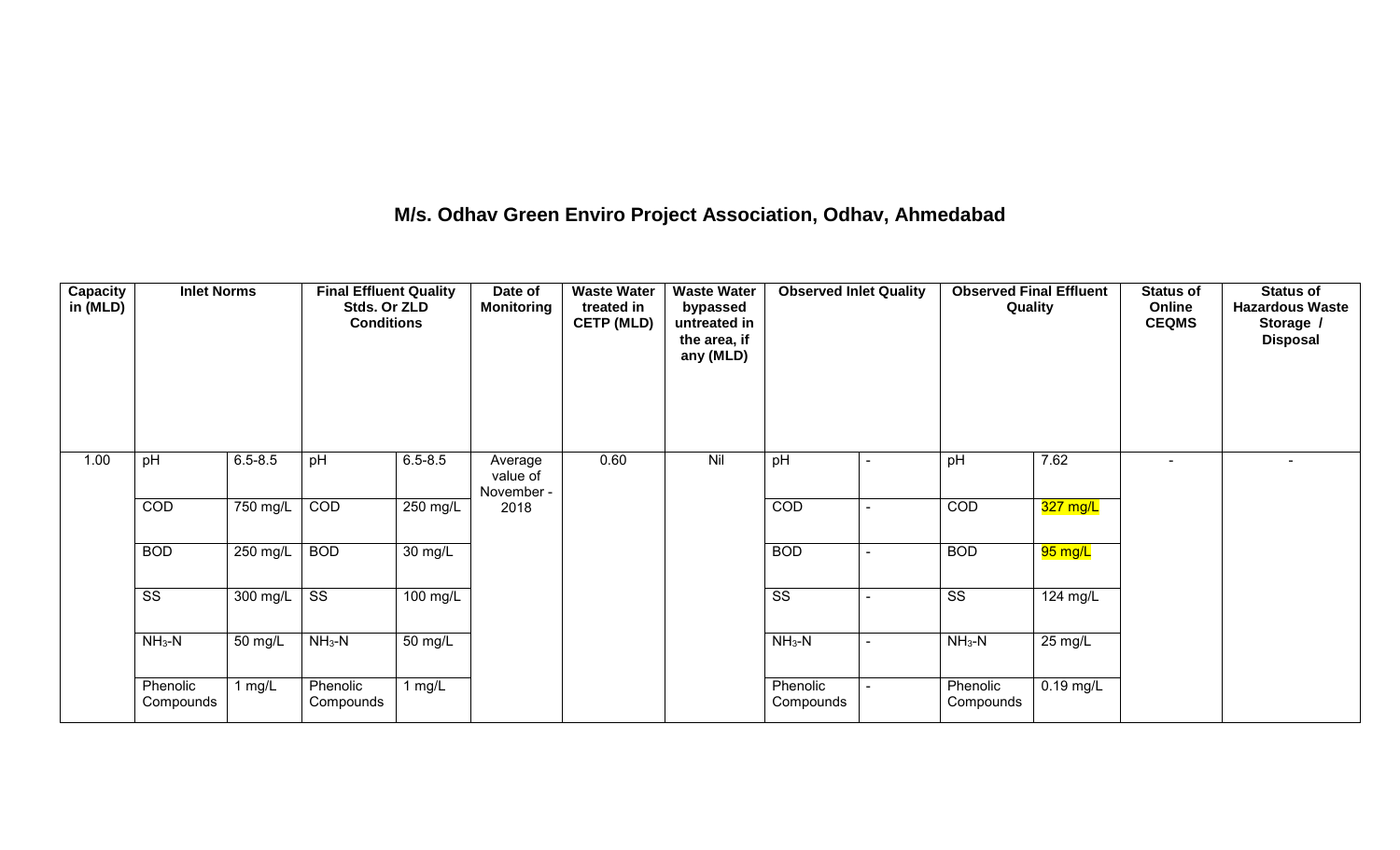## **M/s. Naroda Enviro Project Ltd., Naroda, Ahmedabad**

| <b>Capacity</b><br>in (MLD) | <b>Inlet Norms</b>     |              | <b>Final Effluent Quality</b><br>Stds. Or ZLD<br><b>Conditions</b> |                      | Date of<br><b>Monitoring</b>      | <b>Waste Water</b><br>treated in<br><b>CETP (MLD)</b> | <b>Waste Water</b><br>bypassed<br>untreated in<br>the area, if<br>any (MLD) | <b>Observed Inlet Quality</b> | <b>Observed Final Effluent</b><br>Quality |             | <b>Status of</b><br>Online<br><b>CEQMS</b> | <b>Status of</b><br><b>Hazardous Waste</b><br>Storage /<br><b>Disposal</b> |
|-----------------------------|------------------------|--------------|--------------------------------------------------------------------|----------------------|-----------------------------------|-------------------------------------------------------|-----------------------------------------------------------------------------|-------------------------------|-------------------------------------------|-------------|--------------------------------------------|----------------------------------------------------------------------------|
| 3.00                        | pH                     | $6.5 - 8.5$  | pH                                                                 | $6.5 - 8.5$          | Average<br>value of<br>November - | 3.00                                                  | Nil                                                                         | pH                            | pH                                        | 8.29        | $\overline{a}$                             |                                                                            |
|                             | COD                    | 2000<br>mg/L | COD                                                                | 250 mg/L             | 2018                              |                                                       |                                                                             | COD                           | COD                                       | $2354$ mg/L |                                            |                                                                            |
|                             | <b>BOD</b>             | 700 mg/L     | <b>BOD</b>                                                         | $\overline{30}$ mg/L |                                   |                                                       |                                                                             | <b>BOD</b>                    | <b>BOD</b>                                | 344 mg/L    |                                            |                                                                            |
|                             | $\overline{\text{ss}}$ | $300$ mg/L   | $\overline{\text{ss}}$                                             | $100$ mg/L           |                                   |                                                       |                                                                             | $\overline{\text{ss}}$        | $\overline{\text{ss}}$                    | $626$ mg/L  |                                            |                                                                            |
|                             | $NH3-N$                | 50 mg/L      | $NH3-N$                                                            | $\overline{50}$ mg/L |                                   |                                                       |                                                                             | $NH3-N$                       | $NH3-N$                                   | 73 mg/L     |                                            |                                                                            |
|                             | Phenolic<br>Compounds  | 1 mg/L       | Phenolic<br>Compounds                                              | 1 $mg/L$             |                                   |                                                       |                                                                             | Phenolic<br>Compounds         | Phenolic<br>Compounds                     | $0.38$ mg/L |                                            |                                                                            |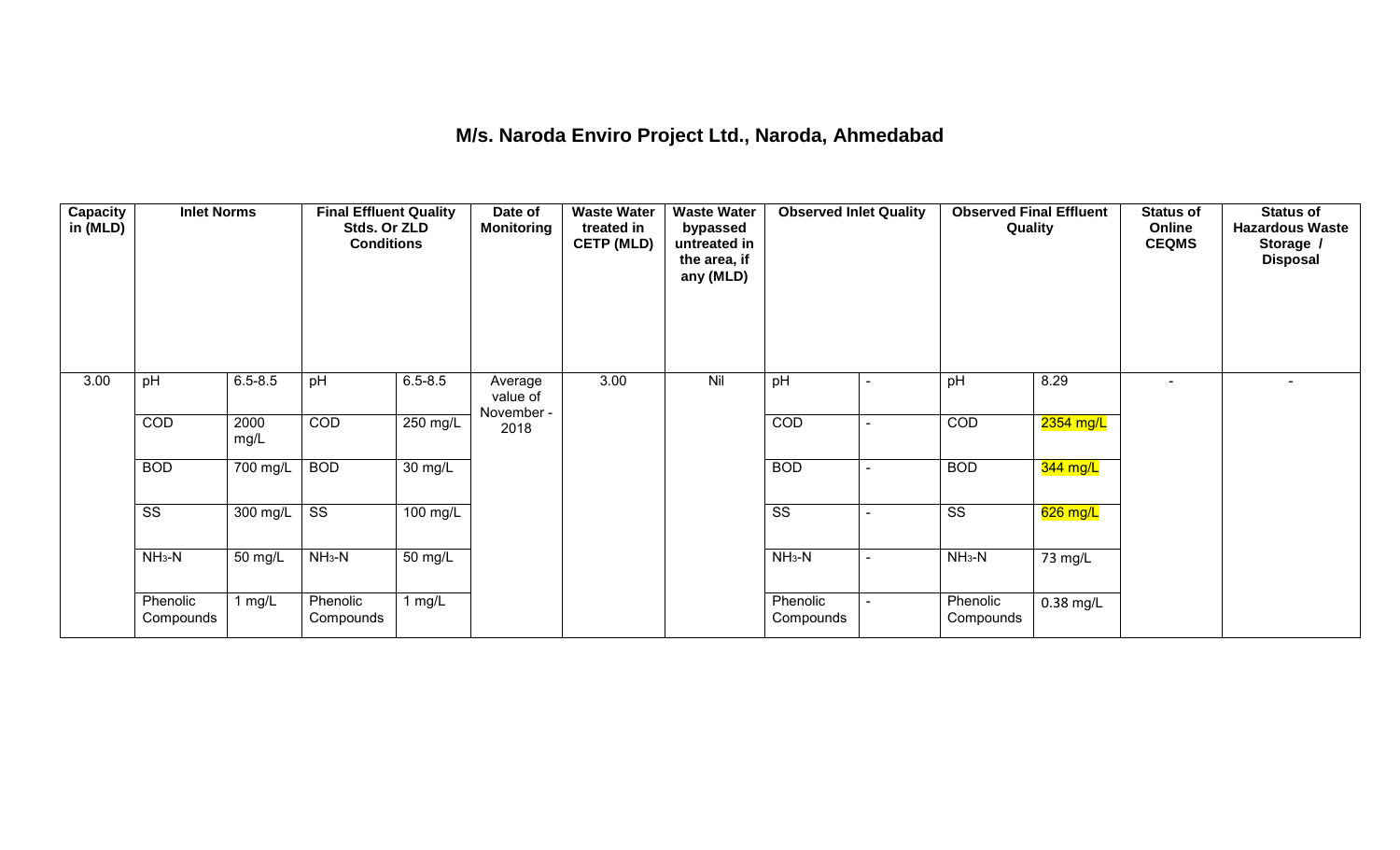## **M/s. Narol Dyestuff Enviro Society., Narol, Ahmedabad**

| <b>Capacity</b><br>in (MLD) | <b>Inlet Norms</b>     |                    | <b>Final Effluent Quality</b><br>Stds. Or ZLD<br><b>Conditions</b> |                      | Date of<br><b>Monitoring</b>      | <b>Waste Water</b><br>treated in<br><b>CETP (MLD)</b> | <b>Waste Water</b><br>bypassed<br>untreated in<br>the area, if<br>any (MLD) | <b>Observed Inlet Quality</b> | <b>Observed Final Effluent</b><br>Quality |             | <b>Status of</b><br>Online<br><b>CEQMS</b> | <b>Status of</b><br><b>Hazardous Waste</b><br>Storage /<br><b>Disposal</b> |
|-----------------------------|------------------------|--------------------|--------------------------------------------------------------------|----------------------|-----------------------------------|-------------------------------------------------------|-----------------------------------------------------------------------------|-------------------------------|-------------------------------------------|-------------|--------------------------------------------|----------------------------------------------------------------------------|
| 0.10                        | pH                     | $6.5 - 8.5$        | pH                                                                 | $6.5 - 8.5$          | Average<br>value of<br>November - | 0.015                                                 | Nil                                                                         | pH                            | pH                                        | 8.08        | $\blacksquare$                             |                                                                            |
|                             | COD                    | 1500<br>mg/L       | COD                                                                | 250 mg/L             | 2018                              |                                                       |                                                                             | COD                           | <b>COD</b>                                | 407 mg/L    |                                            |                                                                            |
|                             | <b>BOD</b>             | 500 mg/L           | <b>BOD</b>                                                         | 30 mg/L              |                                   |                                                       |                                                                             | <b>BOD</b>                    | <b>BOD</b>                                | $107$ mg/L  |                                            |                                                                            |
|                             | $\overline{\text{ss}}$ | $300 \text{ mg/L}$ | $\overline{\text{ss}}$                                             | 100 mg/L             |                                   |                                                       |                                                                             | $\overline{\text{ss}}$        | $\overline{\text{ss}}$                    | 78 mg/L     |                                            |                                                                            |
|                             | $NH3-N$                | 50 mg/L            | $NH3-N$                                                            | $\overline{50}$ mg/L |                                   |                                                       |                                                                             | $NH3-N$                       | $NH3-N$                                   | $9$ mg/L    |                                            |                                                                            |
|                             | Phenolic<br>Compounds  | 1 $mg/L$           | Phenolic<br>Compounds                                              | 1 $mg/L$             |                                   |                                                       |                                                                             | Phenolic<br>Compounds         | Phenolic<br>Compounds                     | $0.15$ mg/L |                                            |                                                                            |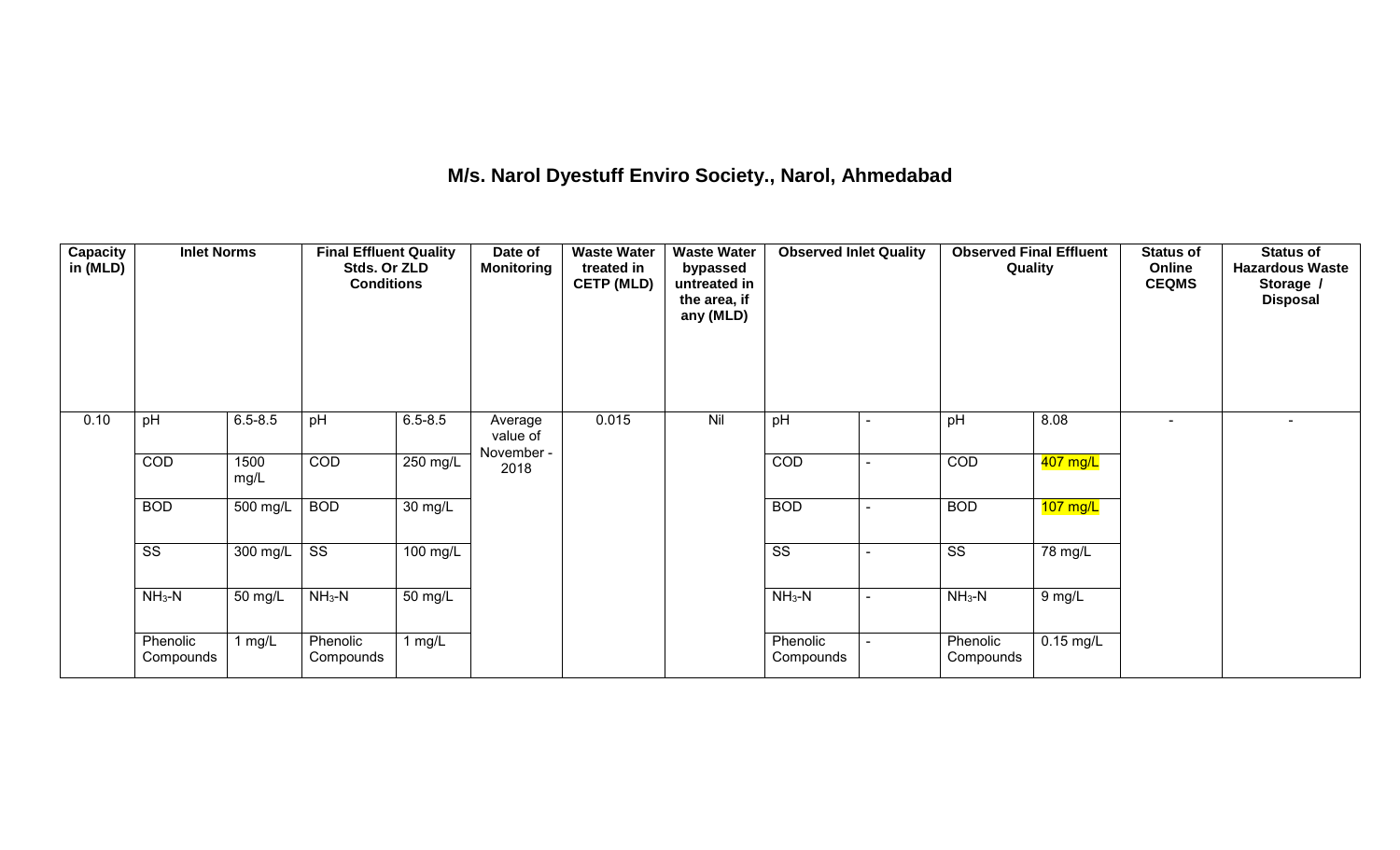## **M/s. Narol Textile Infrastructure & Enviro Management, (ATPA Swarnim Gujarat Enviro P. Ltd), Ahmedabad**

| <b>Capacity</b><br>in (MLD) | <b>Inlet Norms</b>     |                  | <b>Final Effluent Quality</b><br>Stds. Or ZLD<br><b>Conditions</b> |                      | Date of<br><b>Monitoring</b>      | <b>Waste Water</b><br>treated in<br><b>CETP (MLD)</b> | <b>Waste Water</b><br>bypassed<br>untreated in<br>the area, if<br>any (MLD) | <b>Observed Inlet Quality</b> |             | <b>Observed Final Effluent</b><br>Quality |            | <b>Status of</b><br>Online<br><b>CEQMS</b> | <b>Status of</b><br><b>Hazardous Waste</b><br>Storage /<br><b>Disposal</b> |
|-----------------------------|------------------------|------------------|--------------------------------------------------------------------|----------------------|-----------------------------------|-------------------------------------------------------|-----------------------------------------------------------------------------|-------------------------------|-------------|-------------------------------------------|------------|--------------------------------------------|----------------------------------------------------------------------------|
| 100                         | pH                     | $6.5 - 8.5$      | pH                                                                 | $6.5 - 8.5$          | Average<br>value of<br>November - | 100                                                   | Nil                                                                         | pH                            | 7.150       | pH                                        | 7.68       |                                            | Storage - 350 MT                                                           |
|                             | COD                    | 1200<br>mg/L     | COD                                                                | $250$ mg/L           | 2018                              |                                                       |                                                                             | COD                           | 829 mg/L    | COD                                       | 782 mg/L   |                                            |                                                                            |
|                             | <b>BOD</b>             | $500$ mg/L       | <b>BOD</b>                                                         | $\overline{30}$ mg/L |                                   |                                                       |                                                                             | <b>BOD</b>                    | 388 mg/L    | <b>BOD</b>                                | $218$ mg/L |                                            |                                                                            |
|                             | $\overline{\text{ss}}$ | 300 mg/L $\vert$ | $\overline{\text{ss}}$                                             | 100 mg/L             |                                   |                                                       |                                                                             | $\overline{\text{ss}}$        | 564 mg/L    | $\overline{\text{ss}}$                    | 810 mg/L   |                                            |                                                                            |
|                             | $NH3-N$                | 50 mg/L          | $NH3-N$                                                            | 50 mg/L              |                                   |                                                       |                                                                             | $NH3-N$                       | 63 mg/L     | $NH3-N$                                   | 63 mg/L    |                                            |                                                                            |
|                             | Phenolic<br>Compounds  | 1 $mg/L$         | Phenolic<br>Compounds                                              | 1 $mg/L$             |                                   |                                                       |                                                                             | Phenolic<br>Compounds         | $0.09$ mg/L | Phenolic<br>Compounds                     | <b>BDL</b> |                                            |                                                                            |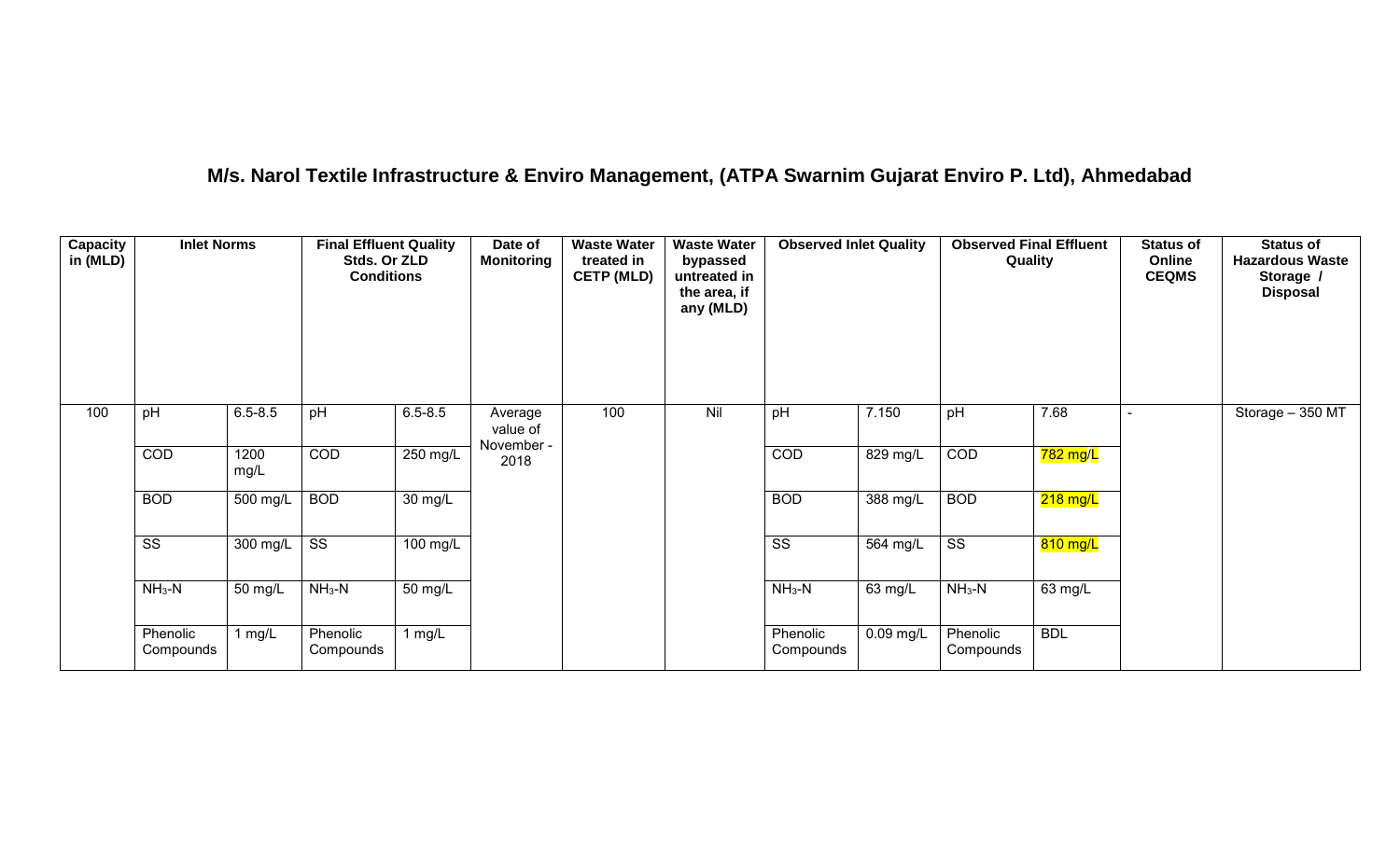## **M/s. Tata Motors Ltd Vendors Park, Sanand, Ahmedabad**

| Capacity<br>in (MLD) | <b>Inlet Norms</b>     |                       | <b>Final Effluent Quality</b><br>Stds. Or ZLD<br><b>Conditions</b> |                       | Date of<br><b>Monitoring</b>      | <b>Waste Water</b><br>treated in<br><b>CETP (MLD)</b> | <b>Waste Water</b><br>bypassed<br>untreated in<br>the area, if<br>any (MLD) | <b>Observed Inlet Quality</b> |                | <b>Observed Final Effluent</b><br>Quality |                   | <b>Status of</b><br>Online<br><b>CEQMS</b> | <b>Status of</b><br><b>Hazardous Waste</b><br>Storage /<br><b>Disposal</b> |
|----------------------|------------------------|-----------------------|--------------------------------------------------------------------|-----------------------|-----------------------------------|-------------------------------------------------------|-----------------------------------------------------------------------------|-------------------------------|----------------|-------------------------------------------|-------------------|--------------------------------------------|----------------------------------------------------------------------------|
| 1.5                  | pH                     | $6 - 10.5$            | pH                                                                 | $6.5 - 8.5$           | Average<br>value of<br>November - | 0.10                                                  | Nil                                                                         | pH                            |                | pH                                        | 8.32              | pH, DO<br>meter, TOC<br>meter, Flow        |                                                                            |
|                      | COD                    | 900 mg/L              | COD                                                                | $100$ mg/L            | 2018                              |                                                       |                                                                             | COD                           |                | COD                                       | $47 \text{ mg/L}$ | meter                                      |                                                                            |
|                      | <b>BOD</b>             | $250$ mg/L            | <b>BOD</b>                                                         | 30 mg/L               |                                   |                                                       |                                                                             | <b>BOD</b>                    |                | <b>BOD</b>                                | 06 mg/L           |                                            |                                                                            |
|                      | $\overline{\text{ss}}$ | 100 mg/L              | $\overline{\text{ss}}$                                             | $\overline{100}$ mg/L |                                   |                                                       |                                                                             | $\overline{\text{ss}}$        |                | $\overline{\text{SS}}$                    | 12 mg/L           |                                            |                                                                            |
|                      | $NH3-N$                | 50 mg/L               | $NH3-N$                                                            | 50 mg/L               |                                   |                                                       |                                                                             | $NH_3-N$                      | $\overline{a}$ | $NH_3-N$                                  | 1 mg/L            |                                            |                                                                            |
|                      | Phenolic<br>Compounds  | Not<br>Applicabl<br>e | Phenolic<br>Compounds                                              | 1 $mg/L$              |                                   |                                                       |                                                                             | Phenolic<br>Compounds         |                | Phenolic<br>Compounds                     | <b>BDL</b>        |                                            |                                                                            |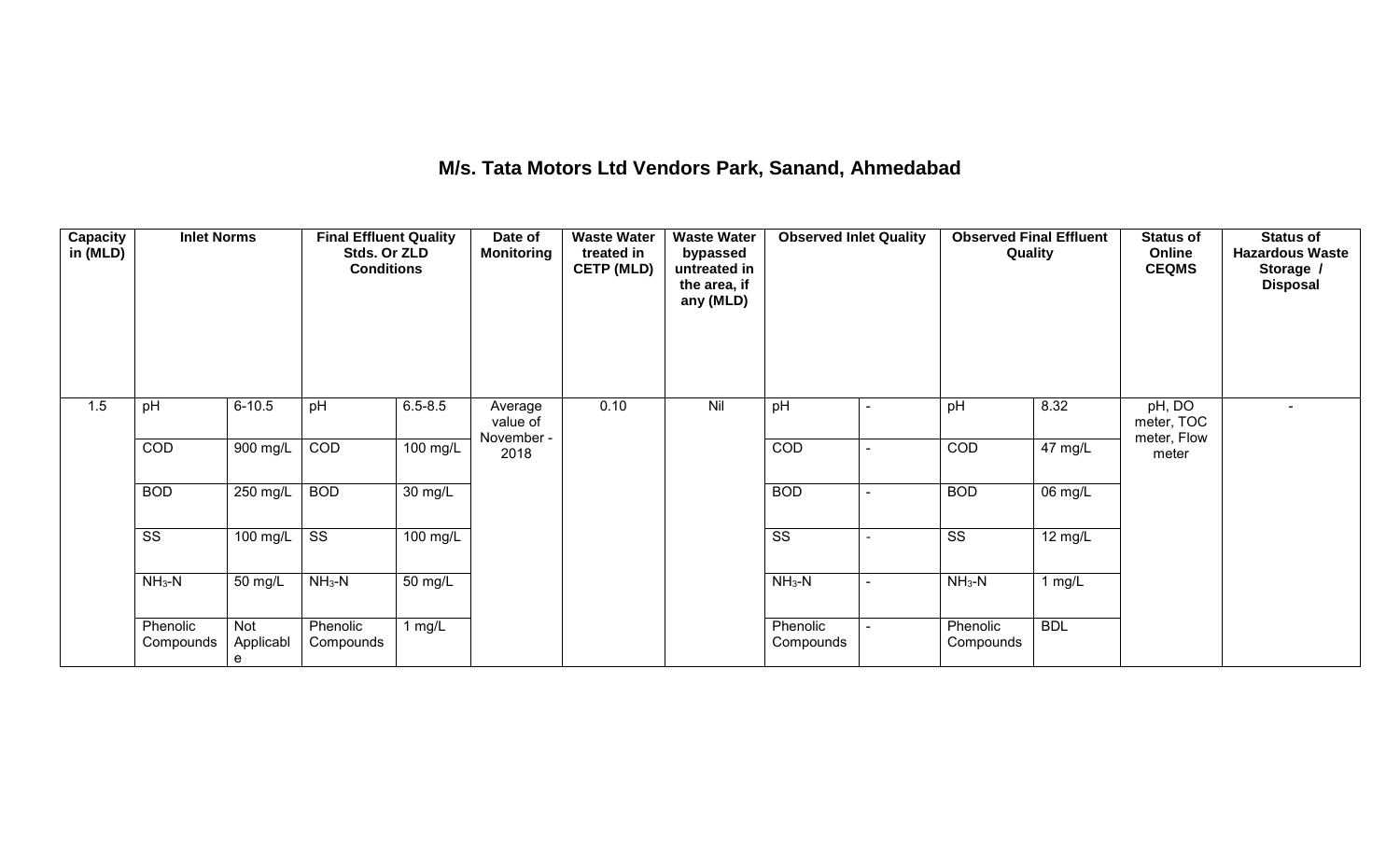## **M/s. Zydus Infrastructure Pvt.Ltd, Changodar, Ahmedabad**

| <b>Capacity</b><br>in (MLD) | <b>Inlet Norms</b>                              |                      | <b>Final Effluent Quality</b><br>Stds. Or ZLD<br><b>Conditions</b> |                               | Date of<br><b>Monitoring</b>      | <b>Waste Water</b><br>treated in<br><b>CETP (MLD)</b> | <b>Waste Water</b><br>bypassed<br>untreated in<br>the area, if<br>any (MLD) | <b>Observed Inlet Quality</b>                   |                | <b>Observed Final Effluent</b><br>Quality       |                   | <b>Status of</b><br>Online<br><b>CEQMS</b> | <b>Status of</b><br><b>Hazardous Waste</b><br>Storage /<br><b>Disposal</b> |
|-----------------------------|-------------------------------------------------|----------------------|--------------------------------------------------------------------|-------------------------------|-----------------------------------|-------------------------------------------------------|-----------------------------------------------------------------------------|-------------------------------------------------|----------------|-------------------------------------------------|-------------------|--------------------------------------------|----------------------------------------------------------------------------|
| 1.5                         | pH                                              | $6 - 8$              | pH                                                                 | No outlet<br>norms<br>are     | Average<br>value of<br>November - | 1.3                                                   | Nil                                                                         | pH                                              | ۰              | pH                                              | 7.80              | pH, TOC<br>meter                           | $\blacksquare$                                                             |
|                             | COD                                             | 850 mg/L             | COD                                                                | prescribe<br>d as it is       | 2018                              |                                                       |                                                                             | COD                                             | $\blacksquare$ | COD                                             | $17 \text{ mg/L}$ |                                            |                                                                            |
|                             | BOD <sub>(3</sub><br>days at<br>$27^{\circ}C$ ) | 400 mg/L             | BOD <sub>(3</sub><br>days at<br>$27^{\circ}C$ )                    | a ZLD<br>based<br>CETP by     |                                   |                                                       |                                                                             | BOD <sub>(3</sub><br>days at<br>$27^{\circ}C$ ) | $\blacksquare$ | BOD <sub>(3</sub><br>days at<br>$27^{\circ}C$ ) | 02 mg/L           |                                            |                                                                            |
|                             | SS                                              | 300 mg/L             | SS                                                                 | the<br>means of<br><b>MEE</b> |                                   |                                                       |                                                                             | SS                                              | $\overline{a}$ | SS                                              | 4 mg/L            |                                            |                                                                            |
|                             | $NH3-N$                                         | $\overline{10}$ mg/L | $NH3-N$                                                            |                               |                                   |                                                       |                                                                             | $NH3-N$                                         | $\blacksquare$ | $NH3-N$                                         | 2 mg/L            |                                            |                                                                            |
|                             | Phenolic<br>Compounds                           | $<$ 3 mg/L           | Phenolic<br>Compounds                                              |                               |                                   |                                                       |                                                                             | Phenolic<br>Compounds                           |                | Phenolic<br>Compounds                           | <b>BDL</b>        |                                            |                                                                            |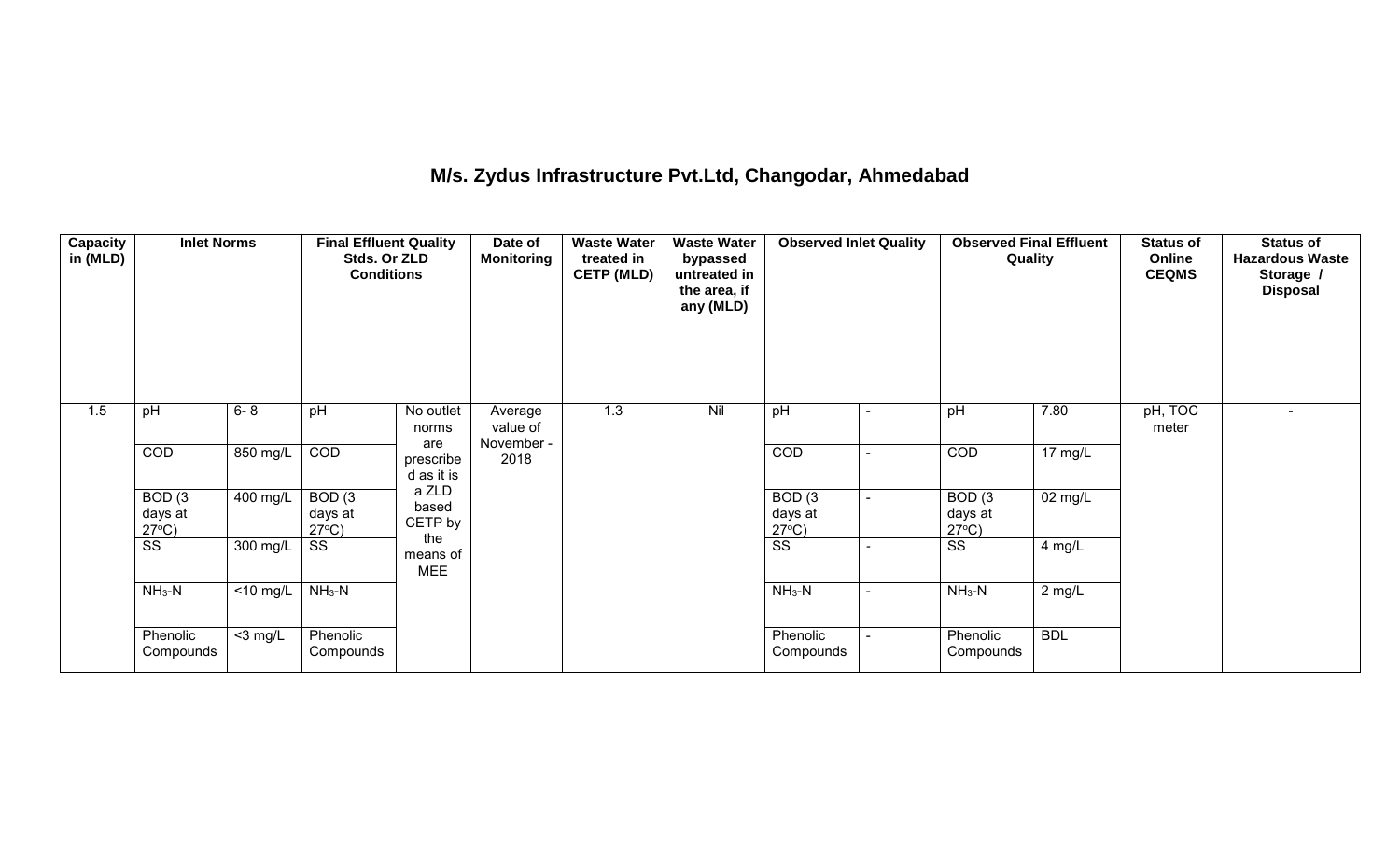## **M/s. Bavla Eco Project Ltd., Bavla, Ahmedabad**

| Capacity<br>in (MLD) | <b>Inlet Norms</b>     |              | <b>Final Effluent Quality</b><br>Stds. Or ZLD<br><b>Conditions</b> |                       | Date of<br><b>Monitoring</b>      | <b>Waste Water</b><br>treated in<br><b>CETP (MLD)</b> | <b>Waste Water</b><br>bypassed<br>untreated in<br>the area, if<br>any (MLD) | <b>Observed Inlet Quality</b> | <b>Observed Final Effluent</b><br>Quality |                    | <b>Status of</b><br>Online<br><b>CEQMS</b> | <b>Status of</b><br><b>Hazardous Waste</b><br>Storage /<br><b>Disposal</b> |
|----------------------|------------------------|--------------|--------------------------------------------------------------------|-----------------------|-----------------------------------|-------------------------------------------------------|-----------------------------------------------------------------------------|-------------------------------|-------------------------------------------|--------------------|--------------------------------------------|----------------------------------------------------------------------------|
| 1.00                 | pH                     | $5.5 - 8.5$  | pH                                                                 | $6.5 - 8.5$           | Average<br>value of<br>November - | 1.00                                                  | Nil                                                                         | pH                            | pH                                        | 8.47               | $\blacksquare$                             | Sludge Is Used As<br>Manure                                                |
|                      | COD                    | 4500<br>mg/L | COD                                                                | 250 mg/L              | 2018                              |                                                       |                                                                             | COD                           | COD                                       | $175 \text{ mg/L}$ |                                            |                                                                            |
|                      | <b>BOD</b>             | 1500<br>mg/L | <b>BOD</b>                                                         | 100 mg/L              |                                   |                                                       |                                                                             | <b>BOD</b>                    | <b>BOD</b>                                | 39 mg/L            |                                            |                                                                            |
|                      | $\overline{\text{ss}}$ | 300 mg/L     | $\overline{\text{SS}}$                                             | 100 mg/L              |                                   |                                                       |                                                                             | $\overline{\text{ss}}$        | $\overline{\text{SS}}$                    | 14 mg/L            |                                            |                                                                            |
|                      | $NH3-N$                |              | $NH3-N$                                                            | $50 \text{ mg/L}$     |                                   |                                                       |                                                                             | $NH_3-N$                      | $NH_3-N$                                  | 3 mg/L             |                                            |                                                                            |
|                      | Phenolic<br>Compounds  |              | Phenolic<br>Compounds                                              | Not<br>Applicabl<br>e |                                   |                                                       |                                                                             | Phenolic<br>Compounds         | Phenolic<br>Compounds                     |                    |                                            |                                                                            |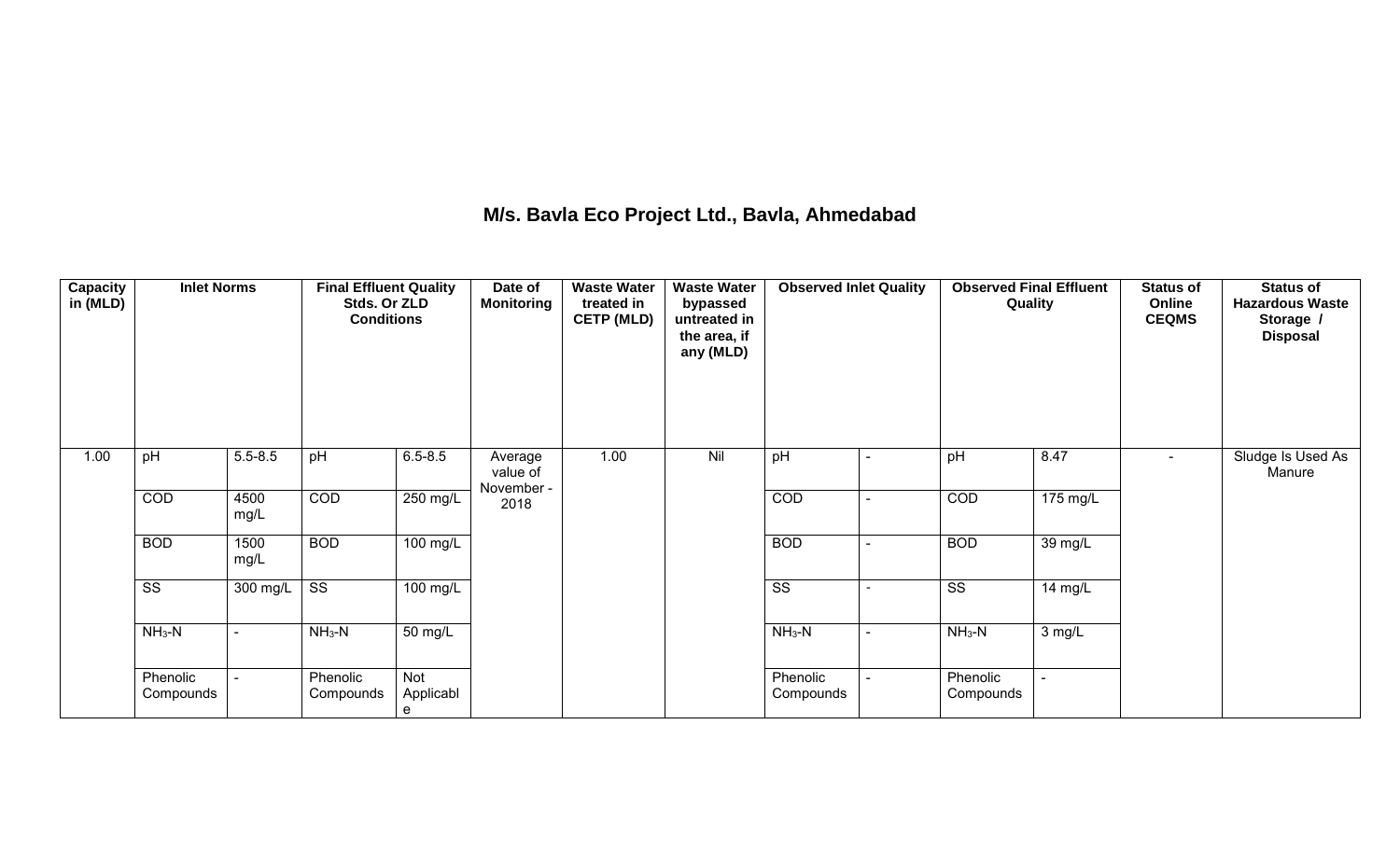## **M/s. Vinayak Jal Sudhikaran Sahakari Mandali Ltd, Bavla, Ahmedabad**

| Capacity<br>in (MLD) | <b>Inlet Norms</b>     |              | <b>Final Effluent Quality</b><br>Stds. Or ZLD<br><b>Conditions</b> |                       | Date of<br><b>Monitoring</b>      | <b>Waste Water</b><br>treated in<br><b>CETP (MLD)</b> | <b>Waste Water</b><br>bypassed<br>untreated in<br>the area, if<br>any (MLD) | <b>Observed Inlet Quality</b> |                          |                        | <b>Observed Final Effluent</b><br>Quality | <b>Status of</b><br>Online<br><b>CEQMS</b> | <b>Status of</b><br><b>Hazardous Waste</b><br>Storage /<br><b>Disposal</b> |
|----------------------|------------------------|--------------|--------------------------------------------------------------------|-----------------------|-----------------------------------|-------------------------------------------------------|-----------------------------------------------------------------------------|-------------------------------|--------------------------|------------------------|-------------------------------------------|--------------------------------------------|----------------------------------------------------------------------------|
| 1.50                 | pH                     | $5.5 - 8.5$  | pH                                                                 | $6.5 - 8.5$           | Average<br>value of<br>November - | 1.50                                                  | Nil                                                                         | pH                            |                          | pH                     | 8.58                                      | $\sim$                                     | Sludge Is Used As<br>Manure                                                |
|                      | COD                    | 4500<br>mg/L | COD                                                                | 250 mg/L              | 2018                              |                                                       |                                                                             | COD                           | ٠                        | COD                    | 200 mg/L                                  |                                            |                                                                            |
|                      | <b>BOD</b>             | 1500<br>mg/L | <b>BOD</b>                                                         | $100 \text{ mg/L}$    |                                   |                                                       |                                                                             | <b>BOD</b>                    | $\overline{\phantom{a}}$ | <b>BOD</b>             | 46 mg/L                                   |                                            |                                                                            |
|                      | $\overline{\text{ss}}$ | 300 mg/L     | $\overline{\text{SS}}$                                             | 100 mg/L              |                                   |                                                       |                                                                             | $\overline{\text{ss}}$        | $\overline{\phantom{a}}$ | $\overline{\text{ss}}$ | 20 mg/L                                   |                                            |                                                                            |
|                      | $NH3-N$                |              | $NH3-N$                                                            | 50 mg/L               |                                   |                                                       |                                                                             | $NH_3-N$                      | $\blacksquare$           | $NH3-N$                | 6 mg/L                                    |                                            |                                                                            |
|                      | Phenolic<br>Compounds  |              | Phenolic<br>Compounds                                              | Not<br>Applicabl<br>e |                                   |                                                       |                                                                             | Phenolic<br>Compounds         |                          | Phenolic<br>Compounds  |                                           |                                            |                                                                            |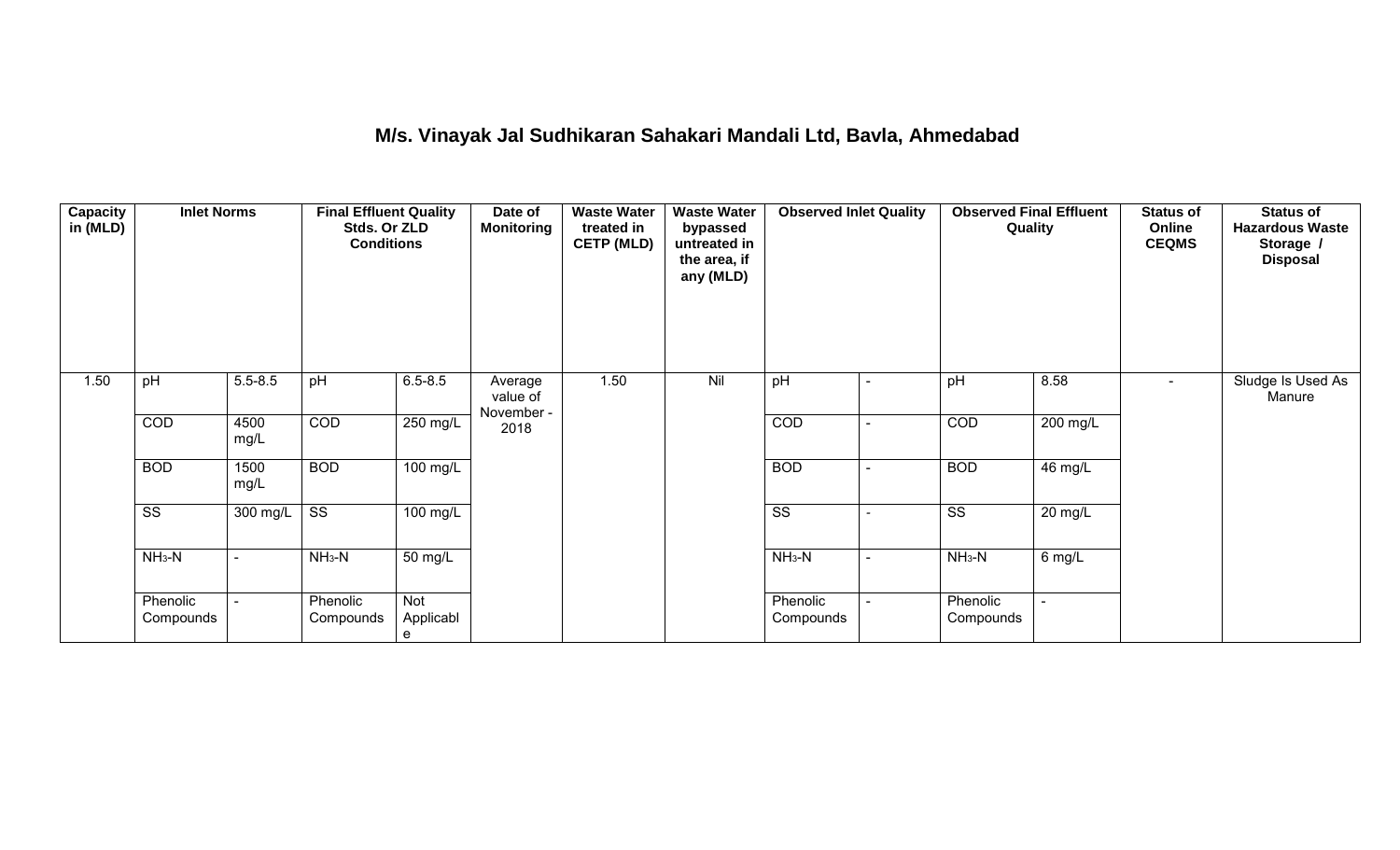# **M/s. Nandesari Industrial Association (CETP), GIDC-Nandesari, Vadodara**

| <b>Capacity</b><br>in (MLD) | <b>Inlet Norms</b>     |              | <b>Final Effluent Quality</b><br>Stds. Or ZLD<br><b>Conditions</b> |            | Date of<br><b>Monitoring</b>      | <b>Waste Water</b><br>treated in<br><b>CETP (MLD)</b> | <b>Waste Water</b><br>bypassed<br>untreated in<br>the area, if<br>any (MLD) | <b>Observed Inlet Quality</b> |                       | <b>Observed Final Effluent</b><br>Quality |                   | <b>Status of</b><br>Online<br><b>CEQMS</b>          | <b>Status of</b><br><b>Hazardous Waste</b><br>Storage /<br><b>Disposal</b> |
|-----------------------------|------------------------|--------------|--------------------------------------------------------------------|------------|-----------------------------------|-------------------------------------------------------|-----------------------------------------------------------------------------|-------------------------------|-----------------------|-------------------------------------------|-------------------|-----------------------------------------------------|----------------------------------------------------------------------------|
| 6.80                        | pH                     | 5 to 9       | pH                                                                 | 6.5 to 8.5 | Average<br>value of<br>November - | 4.80                                                  | Nil                                                                         | pH                            | 7.13                  | pH                                        | 6.87              | pH, COD,<br>BOD, TSS,<br>NH <sub>3</sub> -N, Color, |                                                                            |
|                             | COD                    | 1500<br>mg/L | COD                                                                | 250 mg/L   | 2018                              |                                                       |                                                                             | COD                           | 1552 mg/L             | COD                                       | 172 mg/L          | TOC,<br>Temperature                                 |                                                                            |
|                             | <b>BOD</b>             | 500 mg/L     | <b>BOD</b>                                                         | $100$ mg/L |                                   |                                                       |                                                                             | <b>BOD</b>                    | 198 mg/L              | <b>BOD</b>                                | $22 \text{ mg/L}$ |                                                     |                                                                            |
|                             | $\overline{\text{ss}}$ | 600 mg/L     | $\overline{\text{ss}}$                                             | 100 mg/L   |                                   |                                                       |                                                                             | $\overline{\text{ss}}$        | $\overline{976}$ mg/L | $\overline{\text{ss}}$                    | 52 mg/L           |                                                     |                                                                            |
|                             | $NH3-N$                | 50 mg/L      | $NH3-N$                                                            | 50 mg/L    |                                   |                                                       |                                                                             | $NH3-N$                       | 20 mg/L               | $NH3-N$                                   | $2$ mg/L          |                                                     |                                                                            |
|                             | Phenolic<br>Compounds  | 5 mg/L       | Phenolic<br>Compounds                                              | 1 $mg/L$   |                                   |                                                       |                                                                             | Phenolic<br>Compounds         | 3.68 mg/L             | Phenolic<br>Compounds                     | 0.33 mg/L         |                                                     |                                                                            |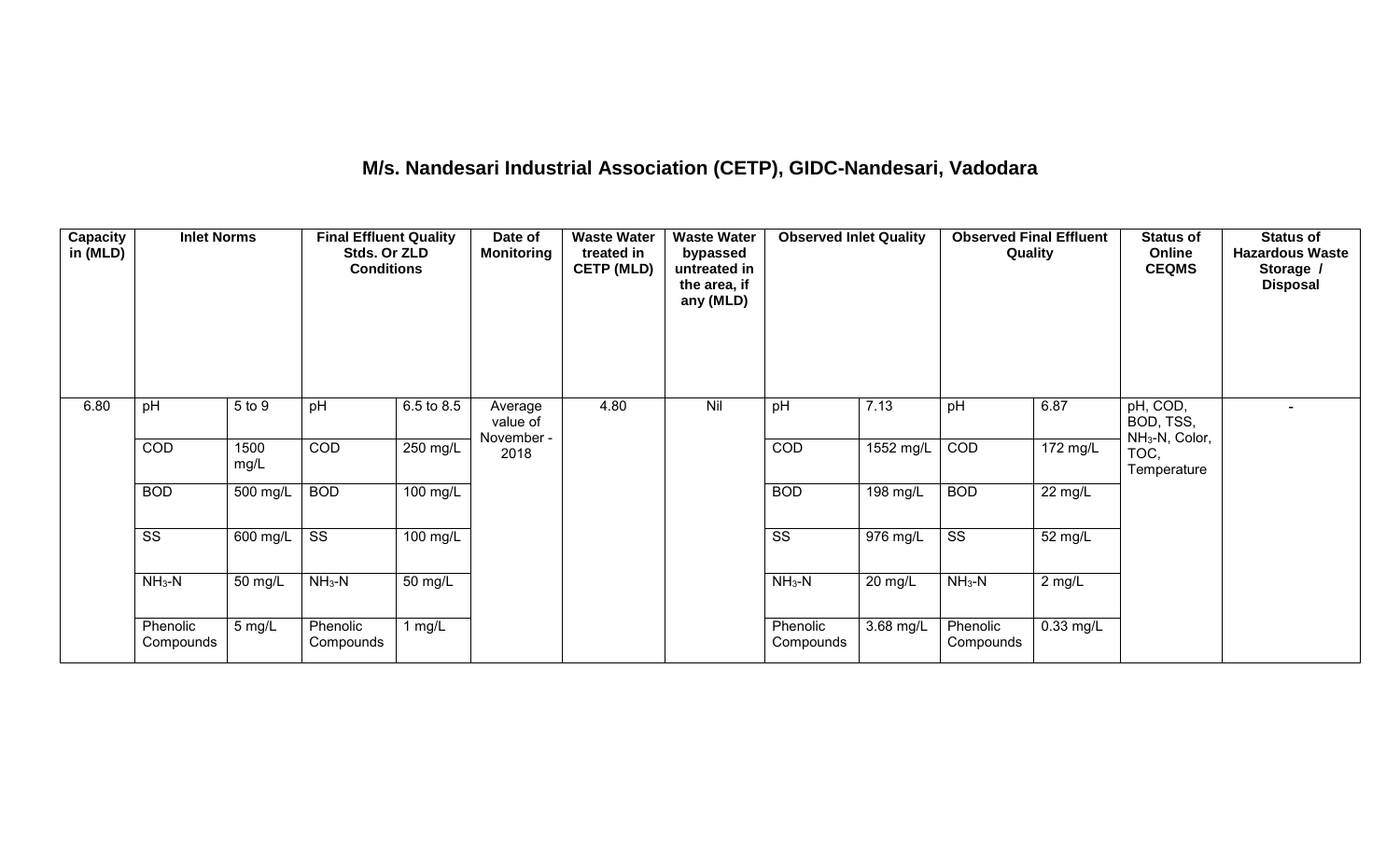## **M/s. Enviro Infrastructure Co. Ltd., Umraya (Padra), Vadodara**

| Capacity<br>in (MLD) | <b>Inlet Norms</b>     |              | <b>Final Effluent Quality</b><br>Stds. Or ZLD<br><b>Conditions</b> |                       | Date of<br><b>Monitoring</b>      | <b>Waste Water</b><br>treated in<br><b>CETP (MLD)</b> | <b>Waste Water</b><br>bypassed<br>untreated in<br>the area, if<br>any (MLD) | <b>Observed Inlet Quality</b> |                    | <b>Observed Final Effluent</b><br>Quality |            | <b>Status of</b><br>Online<br><b>CEQMS</b> | <b>Status of</b><br><b>Hazardous Waste</b><br>Storage /<br><b>Disposal</b> |
|----------------------|------------------------|--------------|--------------------------------------------------------------------|-----------------------|-----------------------------------|-------------------------------------------------------|-----------------------------------------------------------------------------|-------------------------------|--------------------|-------------------------------------------|------------|--------------------------------------------|----------------------------------------------------------------------------|
| 4.50                 | pH                     | 5 to 9       | pH                                                                 | 6.5 to 8.5            | Average<br>value of<br>November - | 1.50                                                  | Nil                                                                         | pH                            | 7.685              | pH                                        | 7.97       | pH, Flow<br>Meter, TOC,<br>TSS, Color,     |                                                                            |
|                      | COD                    | 2000<br>mg/L | COD                                                                | 250 mg/L              | 2018                              |                                                       |                                                                             | COD                           | 501 mg/L           | COD                                       | 258 mg/L   | $NH3-N$                                    |                                                                            |
|                      | <b>BOD</b>             | 500 mg/L     | <b>BOD</b>                                                         | $\overline{100}$ mg/L |                                   |                                                       |                                                                             | <b>BOD</b>                    | $119 \text{ mg/L}$ | <b>BOD</b>                                | 28 mg/L    |                                            |                                                                            |
|                      | $\overline{\text{ss}}$ | 600 mg/L     | $\overline{\text{ss}}$                                             | $100$ mg/L            |                                   |                                                       |                                                                             | $\overline{\text{ss}}$        | $126 \text{ mg/L}$ | $\overline{\text{ss}}$                    | 48 mg/L    |                                            |                                                                            |
|                      | $NH3-N$                | 50 mg/L      | $NH3-N$                                                            | 50 mg/L               |                                   |                                                       |                                                                             | $NH3-N$                       | 13 mg/L            | $NH_3-N$                                  | 12 mg/L    |                                            |                                                                            |
|                      | Phenolic<br>Compounds  | 5 mg/L       | Phenolic<br>Compounds                                              | 1 $mg/L$              |                                   |                                                       |                                                                             | Phenolic<br>Compounds         | 0.375<br>mg/L      | Phenolic<br>Compounds                     | <b>BDL</b> |                                            |                                                                            |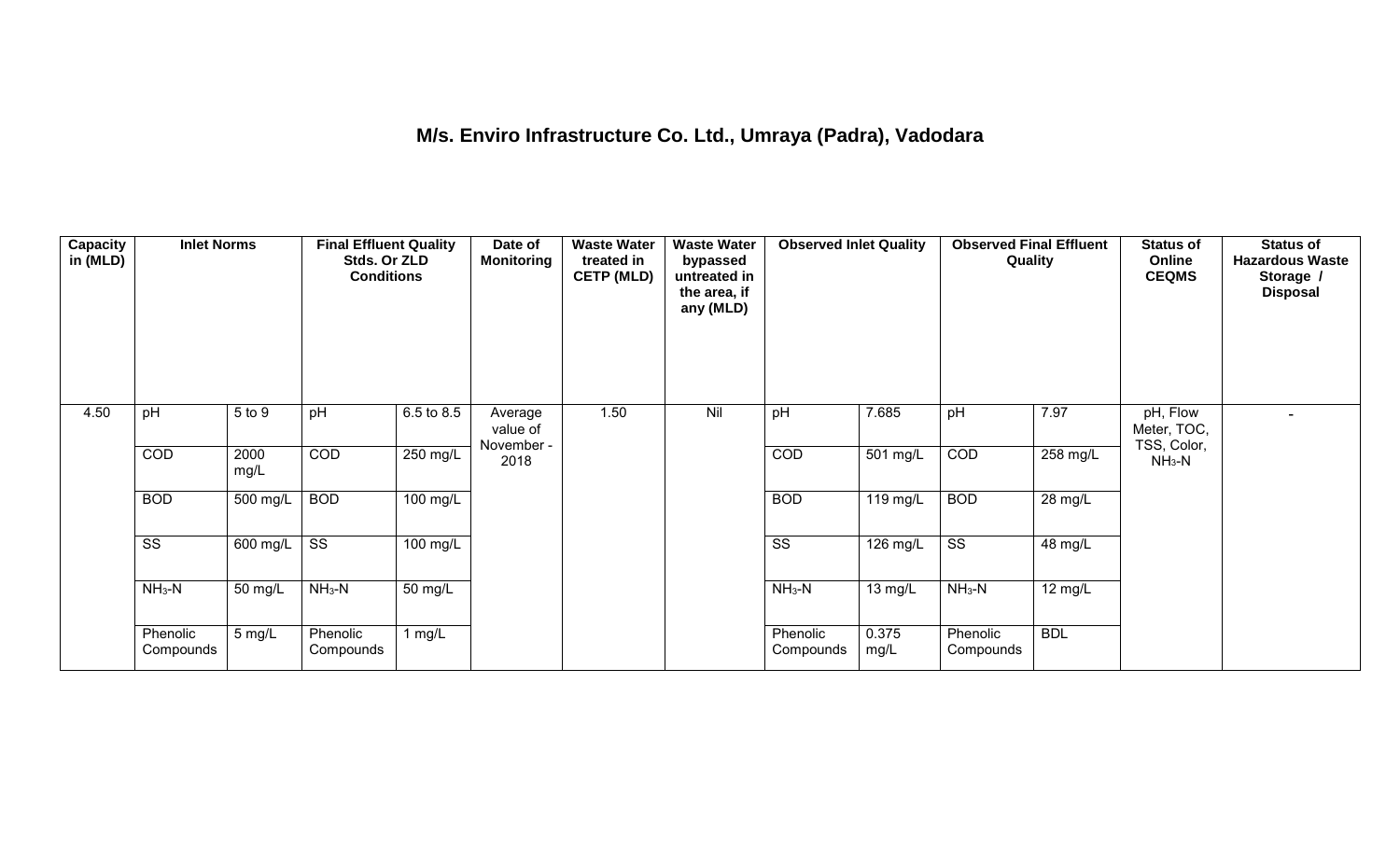#### **M/s. Enviro Technology Ltd., GIDC-Ankleshwar, Bharuch**

| Capacity<br>in (MLD) | <b>Inlet Norms</b>                   |               | <b>Final Effluent Quality</b><br>Stds. Or ZLD<br><b>Conditions</b> |              | Date of<br><b>Monitoring</b>      | <b>Waste Water</b><br>treated in<br><b>CETP (MLD)</b> | <b>Waste Water</b><br>bypassed<br>untreated in<br>the area, if<br>any (MLD) | <b>Observed Inlet Quality</b>        |                | <b>Observed Final Effluent</b><br>Quality |                   | <b>Status of</b><br>Online<br><b>CEQMS</b> | <b>Status of</b><br><b>Hazardous Waste</b><br>Storage /<br><b>Disposal</b> |
|----------------------|--------------------------------------|---------------|--------------------------------------------------------------------|--------------|-----------------------------------|-------------------------------------------------------|-----------------------------------------------------------------------------|--------------------------------------|----------------|-------------------------------------------|-------------------|--------------------------------------------|----------------------------------------------------------------------------|
| 1.80                 | pH                                   |               | pH                                                                 | $5.5 - 8.5$  | Average<br>value of<br>November - | 1.10                                                  | Nil                                                                         | pH                                   | 6.695          | pH                                        | 7.195             | pH, Flow,<br>COD, BOD,<br>TSS, TOC         | Storage - Nil                                                              |
|                      | <b>COD</b>                           | 11000<br>mg/L | COD                                                                | 1000<br>mg/L | 2018                              |                                                       |                                                                             | COD                                  | 3573 mg/L      | COD                                       | 662.5 mg/L        |                                            |                                                                            |
|                      | BOD(3)<br>days at<br>$27^{\circ}C$ ) | 3600<br>mg/L  | BOD(3)<br>days at<br>$27^{\circ}C$ )                               | 200 mg/L     |                                   |                                                       |                                                                             | BOD(3)<br>days at<br>$27^{\circ}C$ ) | $993$ mg/L     | BOD(3)<br>days at<br>$27^{\circ}C$ )      | 23.5 mg/L         |                                            |                                                                            |
|                      | $\overline{\text{ss}}$               |               | SS                                                                 | 100 mg/L     |                                   |                                                       |                                                                             | $\overline{\text{ss}}$               | 259 mg/L       | $\overline{\text{ss}}$                    | 36 mg/L           |                                            |                                                                            |
|                      | $NH3-N$                              | 100 mg/L      | $NH3-N$                                                            | 50 mg/L      |                                   |                                                       |                                                                             | $NH_3-N$                             | 64 mg/L        | $NH3-N$                                   | $12 \text{ mg/L}$ |                                            |                                                                            |
|                      | Phenolic<br>Compounds                | l mg/L        | Phenolic<br>Compounds                                              | 1 mg/L       |                                   |                                                       |                                                                             | Phenolic<br>Compounds                | 19.505<br>mg/L | Phenolic<br>Compounds                     | $0.75$ mg/L       |                                            |                                                                            |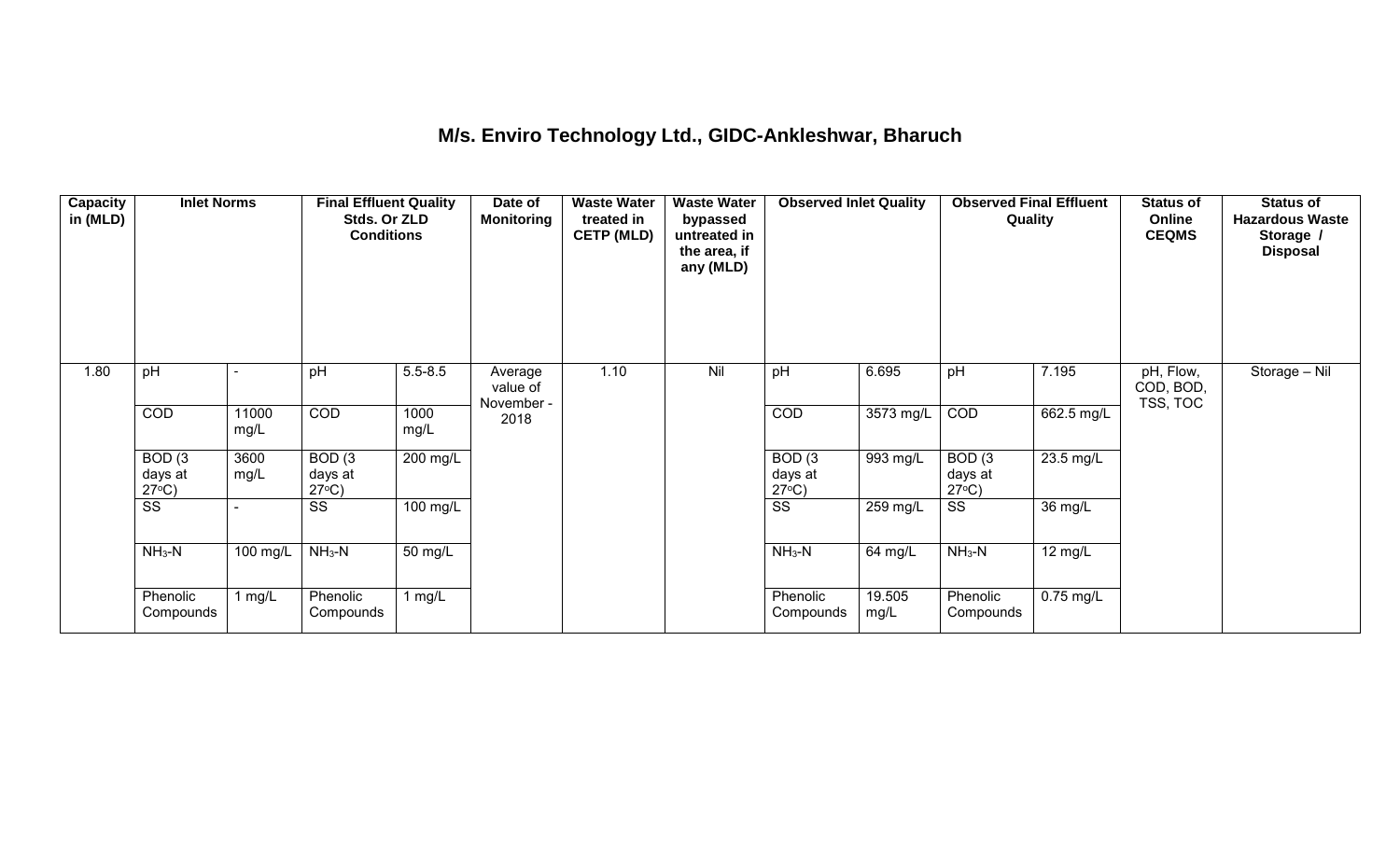#### **M/s. Narmada Clean Tech Ltd., (Bharuch Eco-Aqua Infrastructure Ltd.,) (BEAIL), Ankleshwar**

| <b>Capacity</b><br>in (MLD) | <b>Inlet Norms</b>     |               | <b>Final Effluent Quality</b><br>Stds. Or ZLD<br><b>Conditions</b> |                       | Date of<br><b>Monitoring</b>      | <b>Waste Water</b><br>treated in<br><b>CETP (MLD)</b> | <b>Waste Water</b><br>bypassed<br>untreated in<br>the area, if<br>any (MLD) | <b>Observed Inlet Quality</b> |                       | <b>Observed Final Effluent</b><br>Quality |             | <b>Status of</b><br>Online<br><b>CEQMS</b> | <b>Status of</b><br><b>Hazardous Waste</b><br>Storage /<br><b>Disposal</b> |
|-----------------------------|------------------------|---------------|--------------------------------------------------------------------|-----------------------|-----------------------------------|-------------------------------------------------------|-----------------------------------------------------------------------------|-------------------------------|-----------------------|-------------------------------------------|-------------|--------------------------------------------|----------------------------------------------------------------------------|
| 40                          | pH                     | $6.5 - 8.5$   | pH                                                                 | $6-9$                 | Average<br>value of<br>November - | 40                                                    | Nil                                                                         | pH                            | 7.84                  | pH                                        | 6.94        | pH, Flow<br>Meter, TOC,<br><b>TSS</b>      | Storage - 150 MT                                                           |
|                             | COD                    | 1000<br>mg/L  | COD                                                                | $\overline{500}$ mg/L | 2018                              |                                                       |                                                                             | COD                           | 1168 mg/L             | COD                                       | $465$ mg/L  |                                            |                                                                            |
|                             | <b>BOD</b>             | 200 mg/L      | <b>BOD</b>                                                         | $\overline{100}$ mg/L |                                   |                                                       |                                                                             | <b>BOD</b>                    | 498 mg/L              | <b>BOD</b>                                | 139 mg/L    |                                            |                                                                            |
|                             | $\overline{\text{ss}}$ | 150 $mg/L$ SS |                                                                    | $100$ mg/L            |                                   |                                                       |                                                                             | $\overline{\text{ss}}$        | $\overline{222}$ mg/L | $\overline{\text{ss}}$                    | 88 mg/L     |                                            |                                                                            |
|                             | $NH3-N$                | 50 mg/L       | $NH3-N$                                                            | 50 mg/L               |                                   |                                                       |                                                                             | $NH3-N$                       | 116 mg/L              | $NH3-N$                                   | 41 mg/L     |                                            |                                                                            |
|                             | Phenolic<br>Compounds  | 5 mg/L        | Phenolic<br>Compounds                                              | 5 mg/L                |                                   |                                                       |                                                                             | Phenolic<br>Compounds         | 4.38 mg/L             | Phenolic<br>Compounds                     | $0.57$ mg/L |                                            |                                                                            |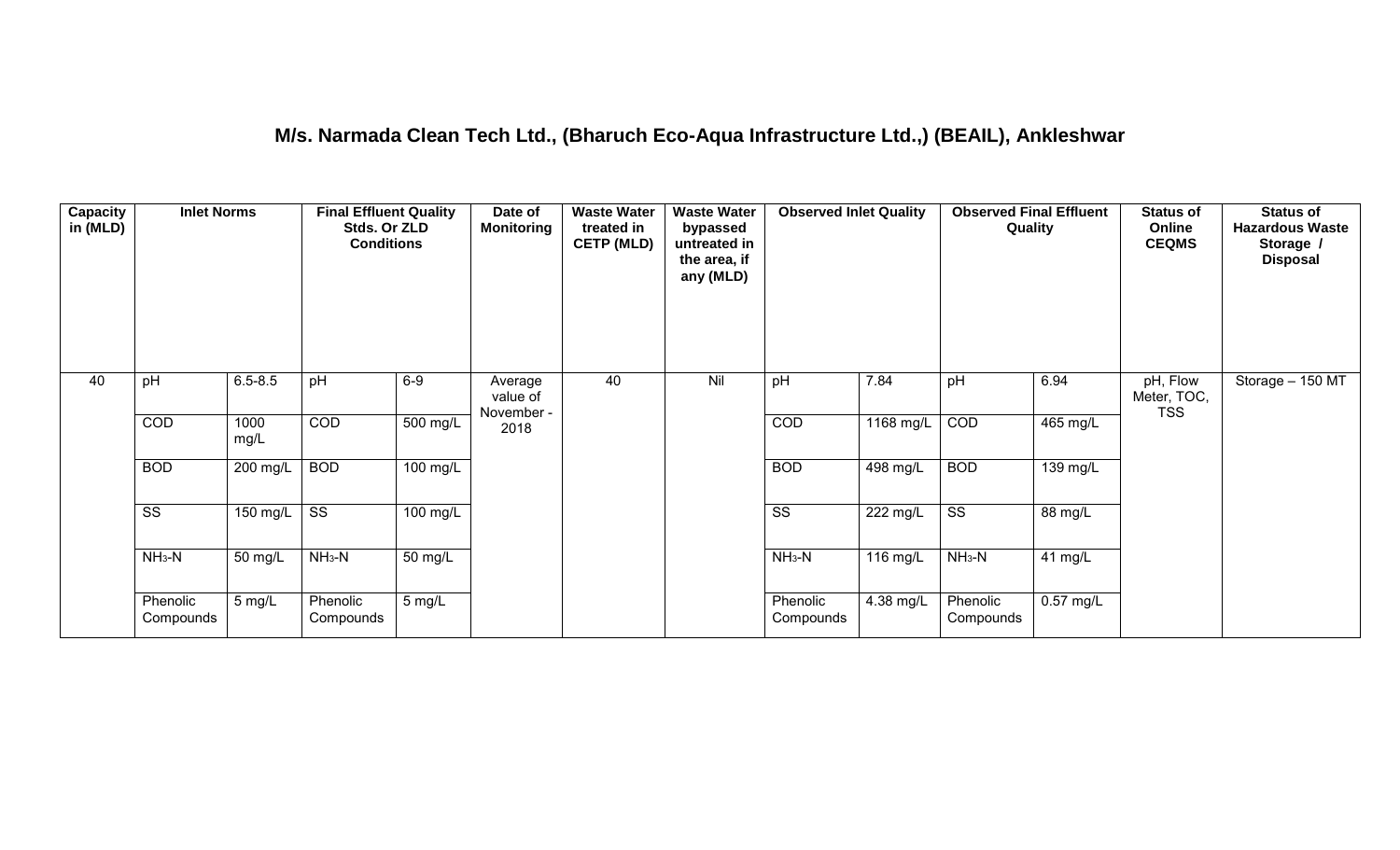## **M/s. Panoli Enviro Technology Ltd., GIDC-Panoil, Bharuch**

| Capacity<br>in (MLD) | <b>Inlet Norms</b>     |               | <b>Final Effluent Quality</b><br>Stds. Or ZLD<br><b>Conditions</b> |                  | Date of<br><b>Monitoring</b>      | <b>Waste Water</b><br>treated in<br><b>CETP (MLD)</b> | <b>Waste Water</b><br>bypassed<br>untreated in<br>the area, if<br>any (MLD) | <b>Observed Inlet Quality</b> |               | <b>Observed Final Effluent</b><br>Quality |            | <b>Status of</b><br>Online<br><b>CEQMS</b> | <b>Status of</b><br><b>Hazardous Waste</b><br>Storage /<br><b>Disposal</b> |
|----------------------|------------------------|---------------|--------------------------------------------------------------------|------------------|-----------------------------------|-------------------------------------------------------|-----------------------------------------------------------------------------|-------------------------------|---------------|-------------------------------------------|------------|--------------------------------------------|----------------------------------------------------------------------------|
| 1.00                 | pH                     | $6.5 - 8.5$   | pH                                                                 | $6.5 - 8.5$      | Average<br>value of<br>November - | 0.35                                                  | Nil                                                                         | pH                            | 7.225         | pH                                        | 7.44       | pH, Flow<br>Meter, TOC                     | Storage - 200 MT                                                           |
|                      | COD                    | 10000<br>mg/L | COD                                                                | 1000<br>mg/L     | 2018                              |                                                       |                                                                             | COD                           | 2760 mg/L     | COD                                       | 802 mg/L   |                                            |                                                                            |
|                      | <b>BOD</b>             | 3000<br>mg/L  | <b>BOD</b>                                                         | 200 mg/L         |                                   |                                                       |                                                                             | <b>BOD</b>                    | $825$ mg/L    | <b>BOD</b>                                | 28 mg/L    |                                            |                                                                            |
|                      | $\overline{\text{ss}}$ |               | $\overline{\text{ss}}$                                             | 150 mg/L         |                                   |                                                       |                                                                             | $\overline{\text{ss}}$        | 265 mg/L      | $\overline{\text{ss}}$                    | 55 mg/L    |                                            |                                                                            |
|                      | $NH3-N$                | 50 mg/L       | $NH3-N$                                                            | 50 mg/L          |                                   |                                                       |                                                                             | $NH3-N$                       | 39 mg/L       | $NH3-N$                                   | 38 mg/L    |                                            |                                                                            |
|                      | Phenolic<br>Compounds  | 1 $mg/L$      | Phenolic<br>Compounds                                              | $5 \text{ mg/L}$ |                                   |                                                       |                                                                             | Phenolic<br>Compounds         | 4.215<br>mg/L | Phenolic<br>Compounds                     | $0.6$ mg/L |                                            |                                                                            |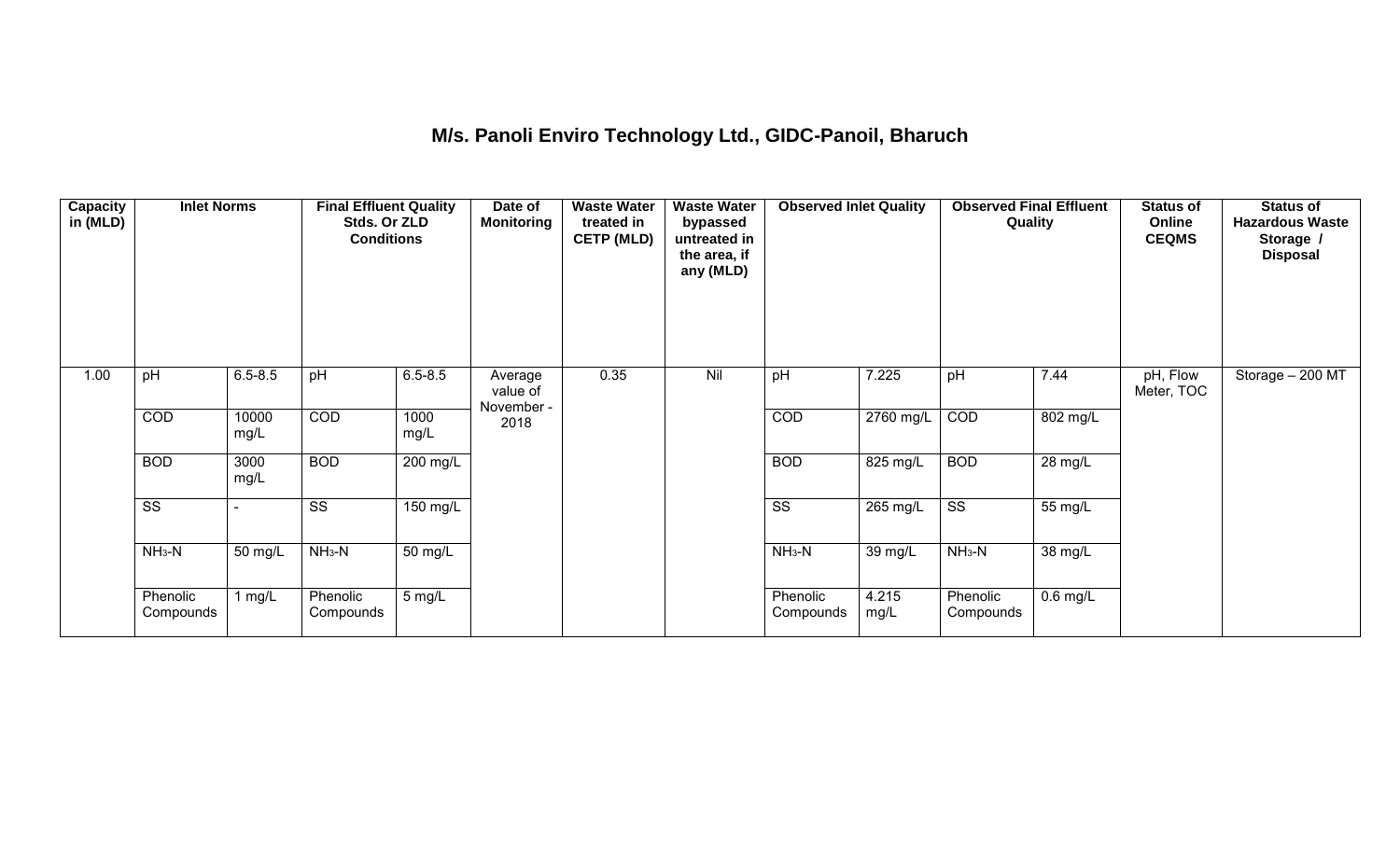#### **M/s. Globe Enviro Care Ltd. [chemical units], GIDC-Sachin, Surat**

| Capacity<br>in (MLD) | <b>Inlet Norms</b>     |              | <b>Final Effluent Quality</b><br>Stds. Or ZLD<br><b>Conditions</b> |                      | Date of<br><b>Monitoring</b>      | <b>Waste Water</b><br>treated in<br><b>CETP (MLD)</b> | <b>Waste Water</b><br>bypassed<br>untreated in<br>the area, if<br>any (MLD) | <b>Observed Inlet Quality</b> |             | <b>Observed Final Effluent</b><br>Quality |             | <b>Status of</b><br>Online<br><b>CEQMS</b> | <b>Status of</b><br><b>Hazardous Waste</b><br>Storage /<br><b>Disposal</b> |
|----------------------|------------------------|--------------|--------------------------------------------------------------------|----------------------|-----------------------------------|-------------------------------------------------------|-----------------------------------------------------------------------------|-------------------------------|-------------|-------------------------------------------|-------------|--------------------------------------------|----------------------------------------------------------------------------|
| 0.50                 | pH                     | 6.5 to 8.5   | pH                                                                 | 6.5 to 8.5           | Average<br>value of<br>November - | 0.35                                                  | Nil                                                                         | pH                            | 6.74        | pH                                        | 8.21        | pH, TOC,<br>TSS, Flow<br>meter             | Storage - 50 MT                                                            |
|                      | COD                    | 3000<br>mg/L | COD                                                                | $250$ mg/L           | 2018                              |                                                       |                                                                             | COD                           | 1211 mg/L   | COD                                       | $287$ mg/L  |                                            |                                                                            |
|                      | <b>BOD</b>             | 1200<br>mg/L | <b>BOD</b>                                                         | $\overline{30}$ mg/L |                                   |                                                       |                                                                             | <b>BOD</b>                    | 348 mg/L    | <b>BOD</b>                                | 28 mg/L     |                                            |                                                                            |
|                      | $\overline{\text{ss}}$ | $300$ mg/L   | $\overline{\text{ss}}$                                             | $100$ mg/L           |                                   |                                                       |                                                                             | $\overline{\text{ss}}$        | 398 mg/L    | $\overline{\text{ss}}$                    | 78 mg/L     |                                            |                                                                            |
|                      | $NH3-N$                | 50 mg/L      | $NH3-N$                                                            | $\overline{50}$ mg/L |                                   |                                                       |                                                                             | $NH3-N$                       | 57 mg/L     | $NH3-N$                                   | 22 mg/L     |                                            |                                                                            |
|                      | Phenolic<br>Compounds  | 1 mg/L       | Phenolic<br>Compounds                                              | 1 mg/L               |                                   |                                                       |                                                                             | Phenolic<br>Compounds         | $0.20$ mg/L | Phenolic<br>Compounds                     | $0.31$ mg/L |                                            |                                                                            |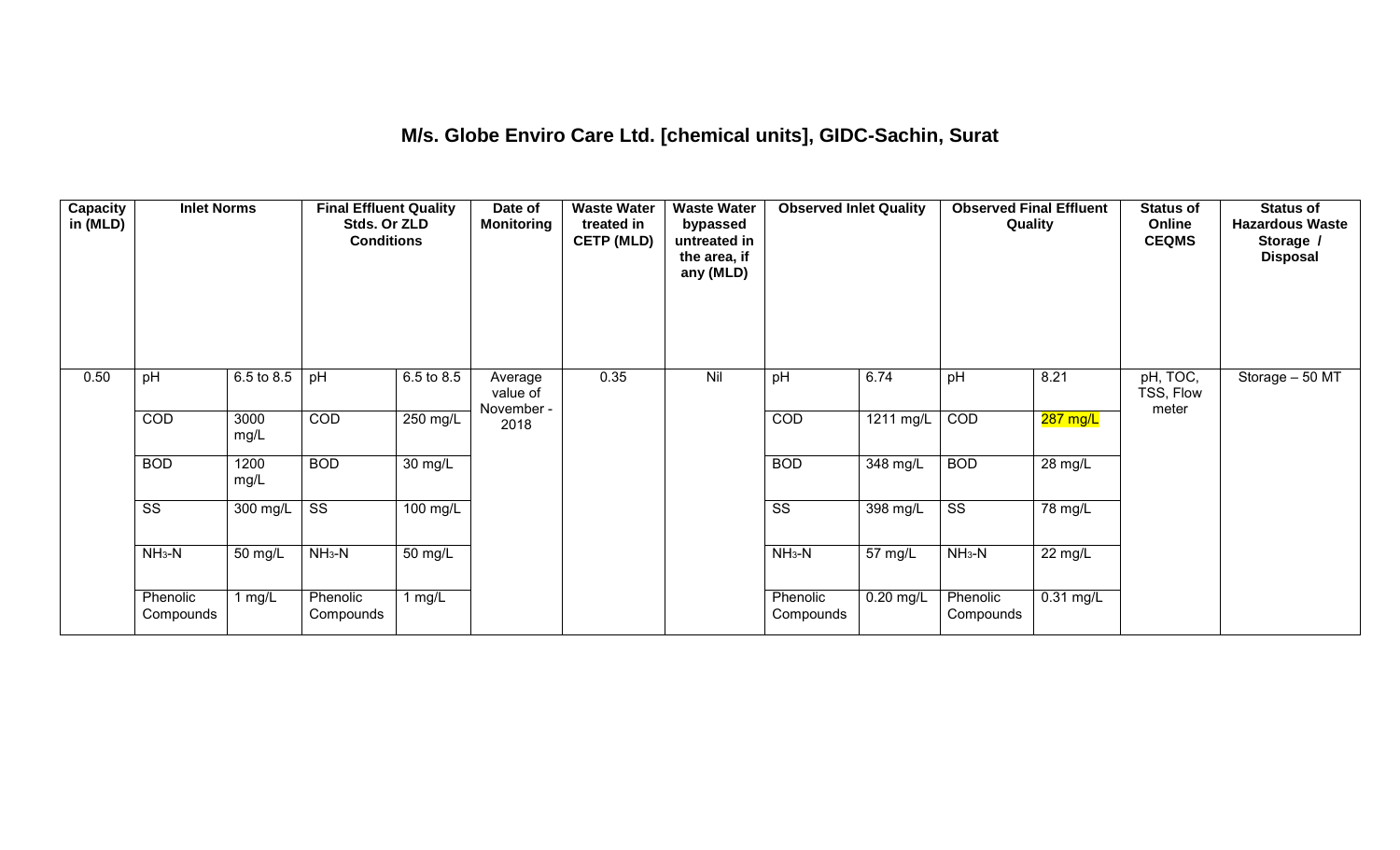#### **M/s. Sachin Infra Environment Ltd., GIDC-Sachin, Surat**

| Capacity<br>in (MLD) | <b>Inlet Norms</b>     |                  | <b>Final Effluent Quality</b><br>Stds. Or ZLD<br><b>Conditions</b> |                      | Date of<br><b>Monitoring</b>      | <b>Waste Water</b><br>treated in<br><b>CETP (MLD)</b> | <b>Waste Water</b><br>bypassed<br>untreated in<br>the area, if<br>any (MLD) | <b>Observed Inlet Quality</b> |                       | <b>Observed Final Effluent</b><br>Quality |                    | <b>Status of</b><br>Online<br><b>CEQMS</b> | <b>Status of</b><br><b>Hazardous Waste</b><br>Storage /<br><b>Disposal</b> |
|----------------------|------------------------|------------------|--------------------------------------------------------------------|----------------------|-----------------------------------|-------------------------------------------------------|-----------------------------------------------------------------------------|-------------------------------|-----------------------|-------------------------------------------|--------------------|--------------------------------------------|----------------------------------------------------------------------------|
| 50                   | pH                     | Not<br>Furnished | pH                                                                 | $6.5 - 8.5$          | Average<br>value of<br>November - | 40                                                    | Nil                                                                         | pH                            | 7.54                  | pH                                        | 7.33               | pH, Flow<br>Meter, TOC                     | Storage - 2000 MT                                                          |
|                      | COD                    | 1000<br>mg/L     | <b>COD</b>                                                         | 250 mg/L             | 2018                              |                                                       |                                                                             | COD                           | 704 mg/L              | COD                                       | $231 \text{ mg/L}$ |                                            |                                                                            |
|                      | <b>BOD</b>             | 400 mg/L         | <b>BOD</b>                                                         | $\overline{30}$ mg/L |                                   |                                                       |                                                                             | <b>BOD</b>                    | $\overline{197}$ mg/L | <b>BOD</b>                                | 24 mg/L            |                                            |                                                                            |
|                      | $\overline{\text{ss}}$ | 300 mg/L         | $\overline{\text{ss}}$                                             | $100 \text{ mg/L}$   |                                   |                                                       |                                                                             | $\overline{\text{ss}}$        | $1974$ mg/L           | $\overline{\text{ss}}$                    | 92 mg/L            |                                            |                                                                            |
|                      | $NH3-N$                | 50 mg/L          | $NH3-N$                                                            | $\overline{50}$ mg/L |                                   |                                                       |                                                                             | $NH3-N$                       | $\overline{39}$ mg/L  | $NH3-N$                                   | 14 mg/L            |                                            |                                                                            |
|                      | Phenolic<br>Compounds  | 1 mg/L           | Phenolic<br>Compounds                                              | 01 $mg/L$            |                                   |                                                       |                                                                             | Phenolic<br>Compounds         | $0.28$ mg/L           | Phenolic<br>Compounds                     | $0.44$ mg/L        |                                            |                                                                            |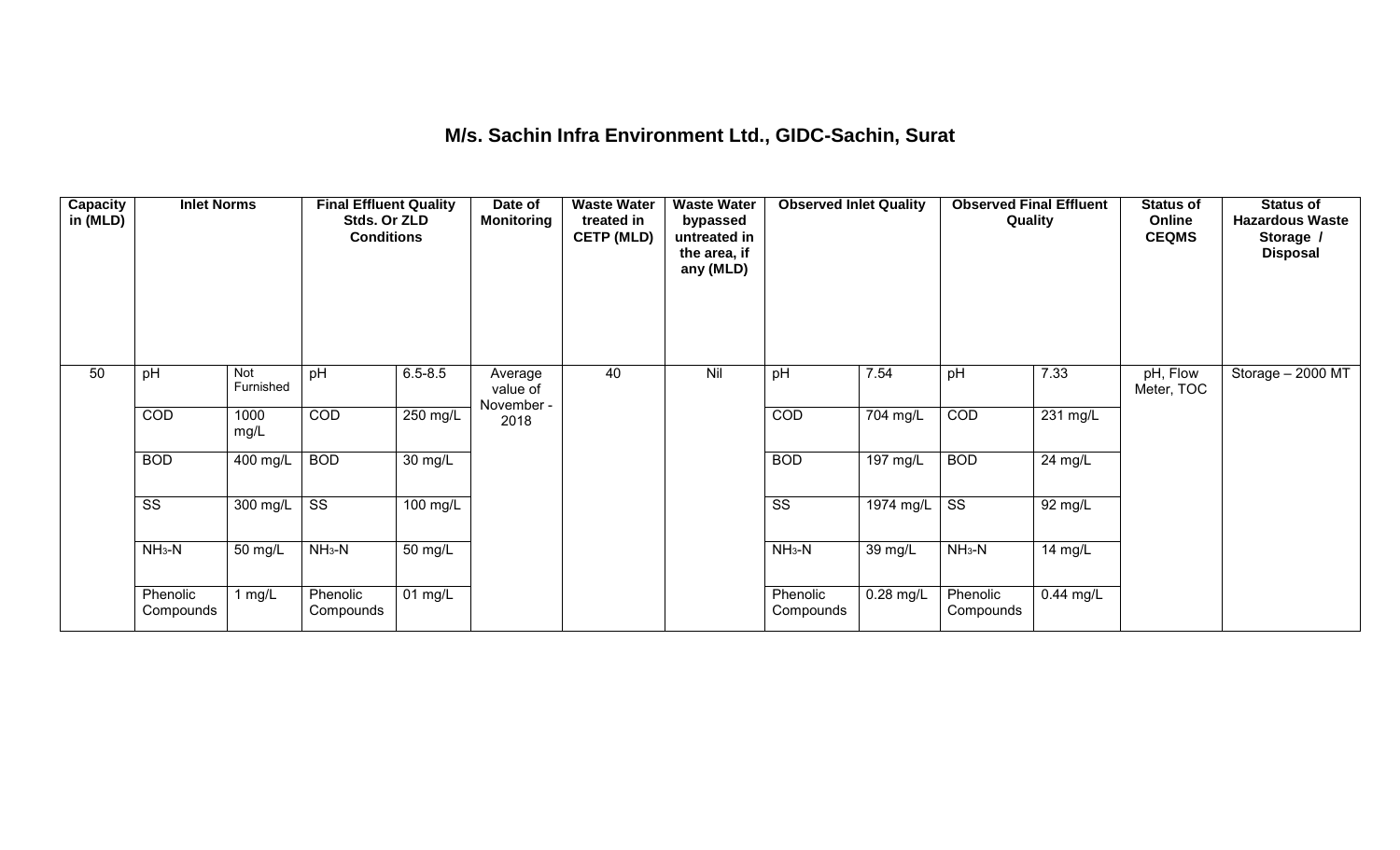## **M/s. Palsana Enviro Protection Ltd., (PEPL), Kadodara, Surat**

| Capacity<br>in (MLD) | <b>Inlet Norms</b>     |              | <b>Final Effluent Quality</b><br>Stds. Or ZLD<br><b>Conditions</b> |                       | Date of<br><b>Monitoring</b>     | <b>Waste Water</b><br>treated in<br><b>CETP (MLD)</b> | <b>Waste Water</b><br>bypassed<br>untreated in<br>the area, if<br>any (MLD) | <b>Observed Inlet Quality</b> |                    | <b>Observed Final Effluent</b><br>Quality |                      | <b>Status of</b><br>Online<br><b>CEQMS</b> | <b>Status of</b><br><b>Hazardous Waste</b><br>Storage /<br><b>Disposal</b> |
|----------------------|------------------------|--------------|--------------------------------------------------------------------|-----------------------|----------------------------------|-------------------------------------------------------|-----------------------------------------------------------------------------|-------------------------------|--------------------|-------------------------------------------|----------------------|--------------------------------------------|----------------------------------------------------------------------------|
| 100                  | pH                     | 6.5 to 8.5   | pH                                                                 | 6.5 to 8.5            | Average<br>value of<br>November- | 95                                                    | Nil                                                                         | pH                            | 6.97               | pH                                        | 7.05                 | pH, Flow<br>Meter, COD,<br>BOD, TSS        | Storage- 587 MT                                                            |
|                      | COD                    | 1000<br>mg/L | COD                                                                | $250$ mg/L            | 2018                             |                                                       |                                                                             | COD                           | 1116 mg/L          | COD                                       | $259$ mg/L           |                                            |                                                                            |
|                      | <b>BOD</b>             | 400 mg/L     | <b>BOD</b>                                                         | $30 \text{ mg/L}$     |                                  |                                                       |                                                                             | <b>BOD</b>                    | $282 \text{ mg/L}$ | <b>BOD</b>                                | $\overline{26}$ mg/L |                                            |                                                                            |
|                      | $\overline{\text{ss}}$ | 300 mg/L     | $\overline{\text{ss}}$                                             | $\overline{100}$ mg/L |                                  |                                                       |                                                                             | $\overline{\text{ss}}$        | 232 mg/L           | $\overline{\text{ss}}$                    | 34 mg/L              |                                            |                                                                            |
|                      | $NH_3-N$               | 50 mg/L      | $NH3-N$                                                            | 50 mg/L               |                                  |                                                       |                                                                             | $NH3-N$                       | 38 mg/L            | $NH_3-N$                                  | 16 mg/L              |                                            |                                                                            |
|                      | Phenolic<br>Compounds  | 1 $mg/L$     | Phenolic<br>Compounds                                              | 1 $mg/L$              |                                  |                                                       |                                                                             | Phenolic<br>Compounds         | $0.28$ mg/L        | Phenolic<br>Compounds                     | $0.31$ mg/L          |                                            |                                                                            |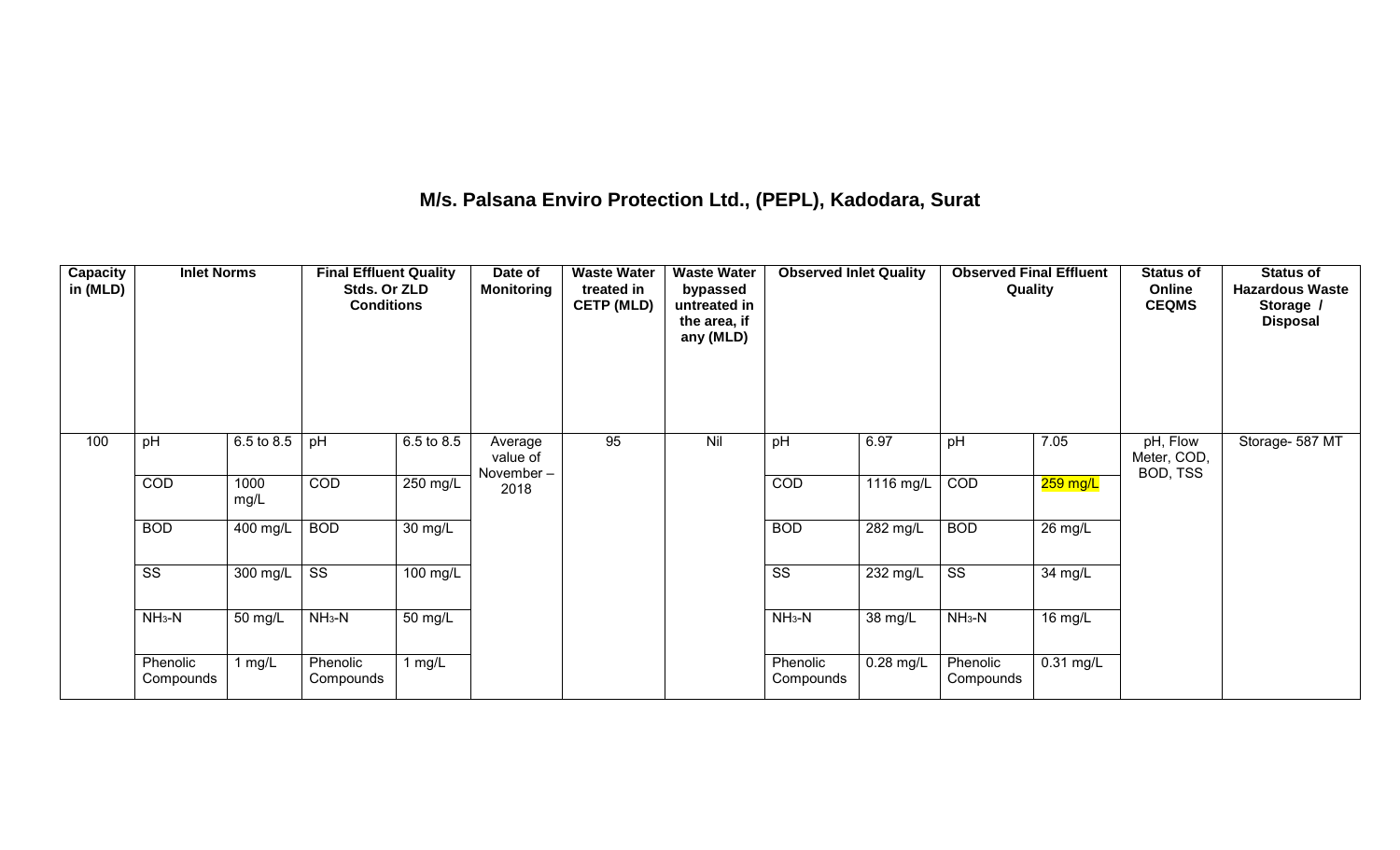#### **M/s. Pandesara Infrastructure Ltd., GIDC- Pandesara, Surat**

| Capacity<br>in (MLD) | <b>Inlet Norms</b>     |              | <b>Final Effluent Quality</b><br>Stds. Or ZLD<br><b>Conditions</b> |                      | Date of<br><b>Monitoring</b>      | <b>Waste Water</b><br>treated in<br><b>CETP (MLD)</b> | <b>Waste Water</b><br>bypassed<br>untreated in<br>the area, if<br>any (MLD) | <b>Observed Inlet Quality</b> |                               | <b>Observed Final Effluent</b><br>Quality |                    | <b>Status of</b><br>Online<br><b>CEQMS</b> | <b>Status of</b><br><b>Hazardous Waste</b><br>Storage /<br><b>Disposal</b> |
|----------------------|------------------------|--------------|--------------------------------------------------------------------|----------------------|-----------------------------------|-------------------------------------------------------|-----------------------------------------------------------------------------|-------------------------------|-------------------------------|-------------------------------------------|--------------------|--------------------------------------------|----------------------------------------------------------------------------|
| 100                  | pH                     | $6.5 - 8.5$  | pH                                                                 | $6.5 - 8.5$          | Average<br>value of<br>November - | 88                                                    | Nil                                                                         | pH                            | 6.83                          | pH                                        | 6.89               | pH, Flow<br>Meter, TOC,<br>COD             | Storage - 1800 MT                                                          |
|                      | COD                    | 1000<br>mg/L | <b>COD</b>                                                         | $250$ mg/L           | 2018                              |                                                       |                                                                             | <b>COD</b>                    | $1107 \overline{\text{mg/L}}$ | COD                                       | $237 \text{ mg/L}$ |                                            |                                                                            |
|                      | <b>BOD</b>             | 400 mg/L     | <b>BOD</b>                                                         | $\overline{30}$ mg/L |                                   |                                                       |                                                                             | <b>BOD</b>                    | $\overline{272}$ mg/L         | <b>BOD</b>                                | 24 mg/L            |                                            |                                                                            |
|                      | $\overline{\text{ss}}$ | 300 mg/L     | $\overline{\text{ss}}$                                             | $100 \text{ mg/L}$   |                                   |                                                       |                                                                             | $\overline{\text{ss}}$        | $338 \text{ mg/L}$            | $\overline{\text{ss}}$                    | 60 mg/L            |                                            |                                                                            |
|                      | $NH3-N$                | 50 mg/L      | $NH3-N$                                                            | 50 mg/L              |                                   |                                                       |                                                                             | $NH3-N$                       | 40 mg/L                       | $NH3-N$                                   | $17 \text{ mg/L}$  |                                            |                                                                            |
|                      | Phenolic<br>Compounds  | 01 mg/L      | Phenolic<br>Compounds                                              | 01 mg/L              |                                   |                                                       |                                                                             | Phenolic<br>Compounds         | $0.45$ mg/L                   | Phenolic<br>Compounds                     | $0.31$ mg/L        |                                            |                                                                            |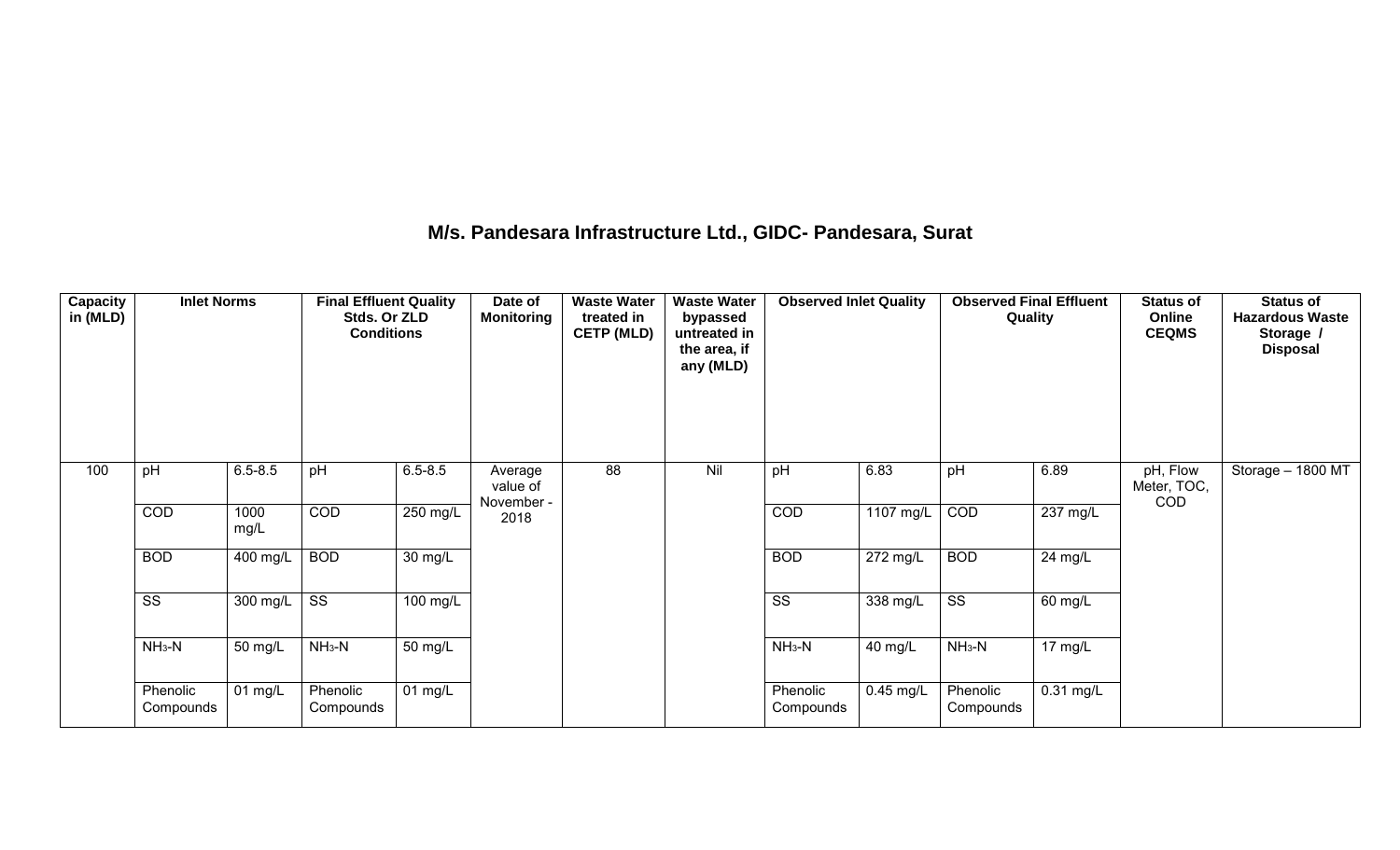## **M/s. Gujarat Eco Textile Park Pvt Ltd, Palsana, Surat**

| Capacity<br>in (MLD) | <b>Inlet Norms</b>     |              | <b>Final Effluent Quality</b><br>Stds. Or ZLD<br><b>Conditions</b> |                       | Date of<br><b>Monitoring</b>     | <b>Waste Water</b><br>treated in<br><b>CETP (MLD)</b> | <b>Waste Water</b><br>bypassed<br>untreated in<br>the area, if<br>any (MLD) | <b>Observed Inlet Quality</b> |                    | <b>Observed Final Effluent</b><br>Quality |                      | <b>Status of</b><br>Online<br><b>CEQMS</b> | <b>Status of</b><br><b>Hazardous Waste</b><br>Storage /<br><b>Disposal</b> |
|----------------------|------------------------|--------------|--------------------------------------------------------------------|-----------------------|----------------------------------|-------------------------------------------------------|-----------------------------------------------------------------------------|-------------------------------|--------------------|-------------------------------------------|----------------------|--------------------------------------------|----------------------------------------------------------------------------|
| 60                   | pH                     | $6.5 - 8.5$  | pH                                                                 | 6.5 to 8.5            | Average<br>value of<br>November- | 35                                                    | Nil                                                                         | pH                            | 7.08               | pH                                        | 7.67                 | pH, Flow<br>Meter, COD<br>Meter            | Storage - 350 MT<br>Disposal - 104 MT                                      |
|                      | COD                    | 1000<br>mg/L | COD                                                                | $250$ mg/L            | 2018                             |                                                       |                                                                             | COD                           | 1189 mg/L          | COD                                       | $196$ mg/L           | including<br><b>TOC</b>                    |                                                                            |
|                      | <b>BOD</b>             | 400 mg/L     | <b>BOD</b>                                                         | $\overline{100}$ mg/L |                                  |                                                       |                                                                             | <b>BOD</b>                    | $328$ mg/L         | <b>BOD</b>                                | $\overline{23}$ mg/L |                                            |                                                                            |
|                      | $\overline{\text{ss}}$ | 300 mg/L     | $\overline{\text{ss}}$                                             | $50 \, \text{mg/L}$   |                                  |                                                       |                                                                             | $\overline{\text{ss}}$        | $242 \text{ mg/L}$ | $\overline{\text{ss}}$                    | 98 mg/L              |                                            |                                                                            |
|                      | $NH3-N$                | 50 mg/L      | $NH3-N$                                                            | 50 mg/L               |                                  |                                                       |                                                                             | $NH3-N$                       | 35 mg/L            | $NH3-N$                                   | 19 mg/L              |                                            |                                                                            |
|                      | Phenolic<br>Compounds  |              | Phenolic<br>Compounds                                              | 1 mg/L                |                                  |                                                       |                                                                             | Phenolic<br>Compounds         | $0.26$ mg/L        | Phenolic<br>Compounds                     | $0.28$ mg/L          |                                            |                                                                            |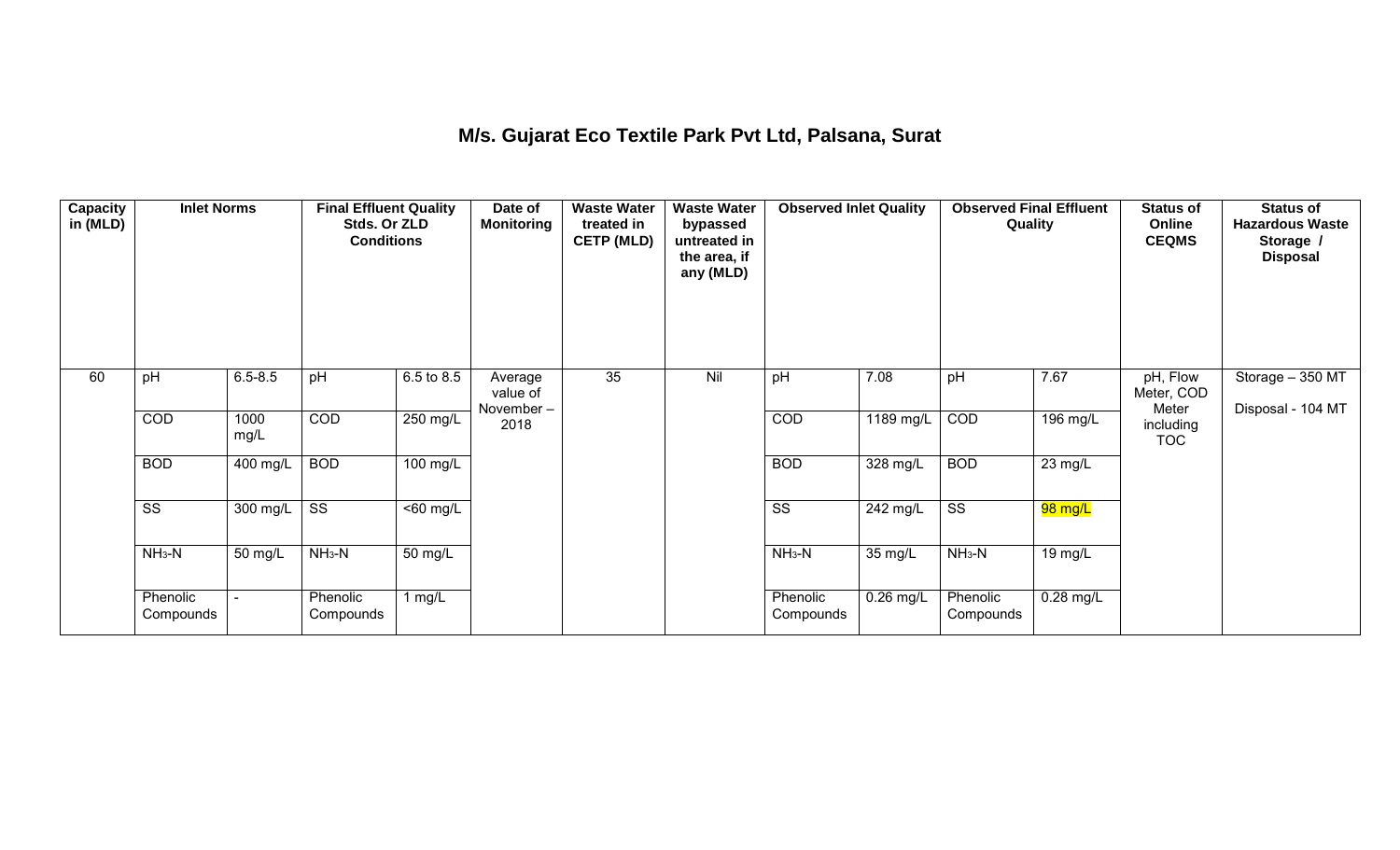#### **M/s. Fairdeal Textile Parks Pvt. Ltd, Kosamaba, Surat**

| <b>Capacity</b><br>in (MLD) | <b>Inlet Norms</b>     |                | <b>Final Effluent Quality</b><br>Stds. Or ZLD<br><b>Conditions</b> |                      | Date of<br><b>Monitoring</b>   | <b>Waste Water</b><br>treated in<br><b>CETP (MLD)</b> | <b>Waste Water</b><br>bypassed<br>untreated in<br>the area, if<br>any (MLD) | $\overline{Ob}$<br>served Inlet Quality |                | <b>Observed Final Effluent</b><br>Quality | <b>Status of</b><br>Online<br><b>CEQMS</b> | <b>Status of</b><br><b>Hazardous Waste</b><br>Storage /<br><b>Disposal</b> |
|-----------------------------|------------------------|----------------|--------------------------------------------------------------------|----------------------|--------------------------------|-------------------------------------------------------|-----------------------------------------------------------------------------|-----------------------------------------|----------------|-------------------------------------------|--------------------------------------------|----------------------------------------------------------------------------|
| 2.25                        | pH                     |                | pH                                                                 | 6.5 to 8.5           | No visit in<br>the month<br>of | 1.00                                                  | Nil                                                                         | pH                                      |                | pH                                        | pH, Flow<br>Meter                          |                                                                            |
|                             | COD                    | 500 mg/L       | COD                                                                | $100 \text{ mg/L}$   | November-<br>2018              |                                                       |                                                                             | COD                                     |                | COD                                       |                                            |                                                                            |
|                             | <b>BOD</b>             | 200 mg/L       | <b>BOD</b>                                                         | $\overline{30}$ mg/L |                                |                                                       |                                                                             | <b>BOD</b>                              |                | <b>BOD</b>                                |                                            |                                                                            |
|                             | $\overline{\text{ss}}$ |                | $\overline{\text{ss}}$                                             | $\overline{50}$ mg/L |                                |                                                       |                                                                             | $\overline{\text{ss}}$                  |                | $\overline{\text{ss}}$                    |                                            |                                                                            |
|                             | $NH3-N$                | $\blacksquare$ | $NH3-N$                                                            | $\overline{50}$ mg/L |                                |                                                       |                                                                             | $NH3-N$                                 | $\blacksquare$ | $NH3-N$                                   |                                            |                                                                            |
|                             | Phenolic<br>Compounds  |                | Phenolic<br>Compounds                                              | 1 $mg/L$             |                                |                                                       |                                                                             | Phenolic<br>Compounds                   |                | Phenolic<br>Compounds                     |                                            |                                                                            |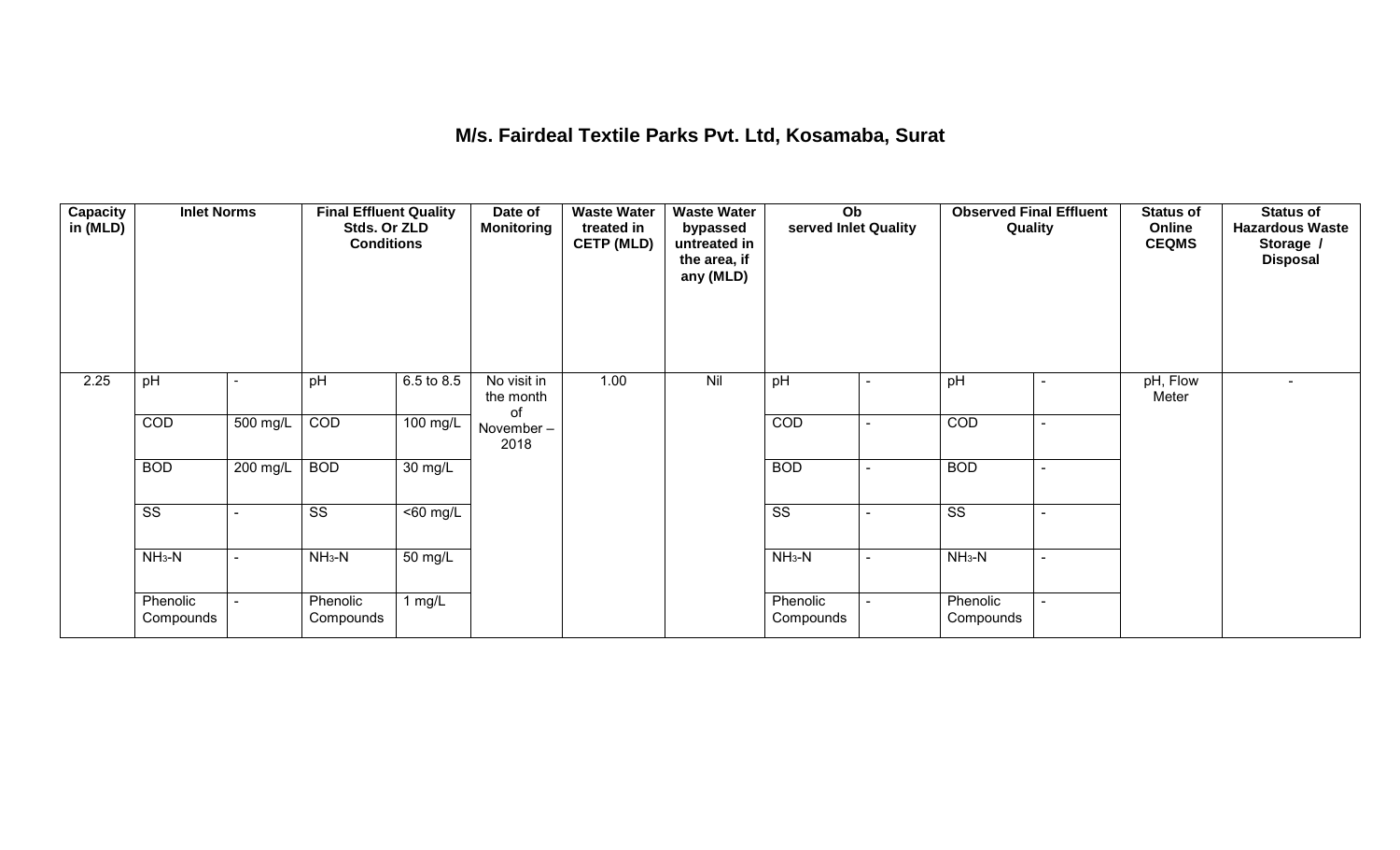# **M/s. New Palsana Industrial Co. Op. Society Ltd., Palsana, Surat**

| <b>Capacity</b><br>in (MLD) | <b>Inlet Norms</b>     |                  | <b>Final Effluent Quality</b><br>Stds. Or ZLD<br><b>Conditions</b> |                      | Date of<br><b>Monitoring</b>      | <b>Waste Water</b><br>treated in<br><b>CETP (MLD)</b> | <b>Waste Water</b><br>bypassed<br>untreated in<br>the area, if<br>any (MLD) | <b>Observed Inlet Quality</b> |            | <b>Observed Final Effluent</b><br>Quality |                   | <b>Status of</b><br>Online<br><b>CEQMS</b> | <b>Status of</b><br><b>Hazardous Waste</b><br>Storage /<br><b>Disposal</b> |
|-----------------------------|------------------------|------------------|--------------------------------------------------------------------|----------------------|-----------------------------------|-------------------------------------------------------|-----------------------------------------------------------------------------|-------------------------------|------------|-------------------------------------------|-------------------|--------------------------------------------|----------------------------------------------------------------------------|
| 45                          | pH                     | $6.5 - 8.5$      | pH                                                                 | $6.5 - 8.5$          | Average<br>value of<br>November - | 22                                                    | Nil                                                                         | pH                            | 6.98       | pH                                        | 7.37              | pH, Flow<br>meter, COD,<br>BOD, TSS        | Storage - 300 MT                                                           |
|                             | COD                    | 1000<br>mg/L     | COD                                                                | 250 mg/L             | 2018                              |                                                       |                                                                             | COD                           | 1073 mg/L  | COD                                       | 179 mg/L          |                                            |                                                                            |
|                             | <b>BOD</b>             | 400 mg/L         | <b>BOD</b>                                                         | $\overline{30}$ mg/L |                                   |                                                       |                                                                             | <b>BOD</b>                    | $268$ mg/L | <b>BOD</b>                                | $20 \text{ mg/L}$ |                                            |                                                                            |
|                             | $\overline{\text{ss}}$ | 300 mg/L $\vert$ | $\overline{\text{ss}}$                                             | $<$ 60 mg/L          |                                   |                                                       |                                                                             | $\overline{\text{ss}}$        | 138 mg/L   | $\overline{\text{ss}}$                    | $30 \text{ mg/L}$ |                                            |                                                                            |
|                             | $NH3-N$                | 50 mg/L          | $NH3-N$                                                            | $\overline{50}$ mg/L |                                   |                                                       |                                                                             | $NH_3-N$                      | 45 mg/L    | $NH3-N$                                   | $12 \text{ mg/L}$ |                                            |                                                                            |
|                             | Phenolic<br>Compounds  | mg/L             | Phenolic<br>Compounds                                              | 1 mg/L               |                                   |                                                       |                                                                             | Phenolic<br>Compounds         | 0.44 mg/L  | Phenolic<br>Compounds                     | $0.20$ mg/L       |                                            |                                                                            |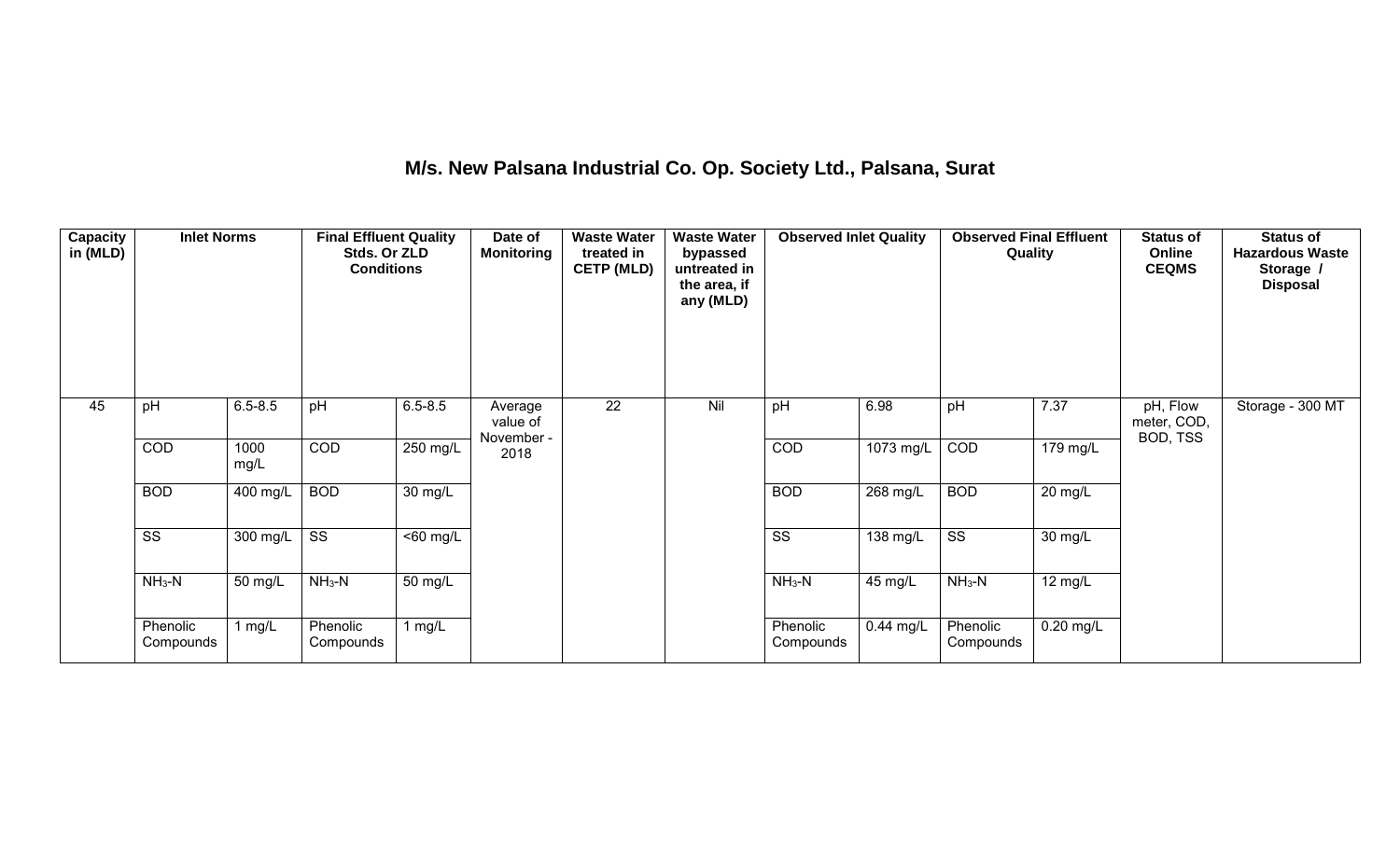## **M/s. Vapi Waste & Effluent Management Co. Ltd, Vapi**

| <b>Capacity</b><br>in (MLD) | <b>Inlet Norms</b>     |                       | <b>Final Effluent Quality</b><br>Stds. Or ZLD<br><b>Conditions</b> |                   | Date of<br><b>Monitoring</b>      | <b>Waste Water</b><br>treated in<br><b>CETP (MLD)</b> | <b>Waste Water</b><br>bypassed<br>untreated in<br>the area, if<br>any (MLD) | <b>Observed Inlet Quality</b> |            | <b>Observed Final Effluent</b><br>Quality |            | <b>Status of</b><br>Online<br><b>CEQMS</b> | <b>Status of</b><br><b>Hazardous Waste</b><br>Storage /<br><b>Disposal</b> |
|-----------------------------|------------------------|-----------------------|--------------------------------------------------------------------|-------------------|-----------------------------------|-------------------------------------------------------|-----------------------------------------------------------------------------|-------------------------------|------------|-------------------------------------------|------------|--------------------------------------------|----------------------------------------------------------------------------|
| 55                          | pH                     | $6.5 - 8.5$           | 0.                                                                 | $6.5 - 8.5$       | Average<br>value of<br>November - | 55                                                    | Nil                                                                         | pH                            | 7.76       | pH                                        | 7.74       | pH, Flow<br>Meter, TOC &<br>DO Meter       | Storage - 13324<br>МT                                                      |
|                             | COD                    | 1000<br>mg/L          | <b>COD</b>                                                         | $250$ mg/L        | 2018                              |                                                       |                                                                             | COD                           | 1081 mg/L  | COD                                       | 259 mg/L   |                                            |                                                                            |
|                             | <b>BOD</b>             | $\overline{400}$ mg/L | <b>BOD</b>                                                         | 30 mg/L           |                                   |                                                       |                                                                             | <b>BOD</b>                    | $279$ mg/L | <b>BOD</b>                                | $29$ mg/L  |                                            |                                                                            |
|                             | $\overline{\text{ss}}$ | 300 mg/L              | $\overline{\text{ss}}$                                             | 100 mg/L          |                                   |                                                       |                                                                             | $\overline{\text{ss}}$        | 335 mg/L   | $\overline{\text{ss}}$                    | 95 mg/L    |                                            |                                                                            |
|                             | $NH3-N$                | 50 mg/L               | $NH3-N$                                                            | $50 \text{ mg/L}$ |                                   |                                                       |                                                                             | $NH3-N$                       | 66 mg/L    | $NH3-N$                                   | 52 mg/L    |                                            |                                                                            |
|                             | Phenolic<br>Compounds  | 1 mg/ $L$             | Phenolic<br>Compounds                                              | 1 mg/ $L$         |                                   |                                                       |                                                                             | Phenolic<br>Compounds         | 2.17 mg/L  | Phenolic<br>Compounds                     | 0.565 mg/L |                                            |                                                                            |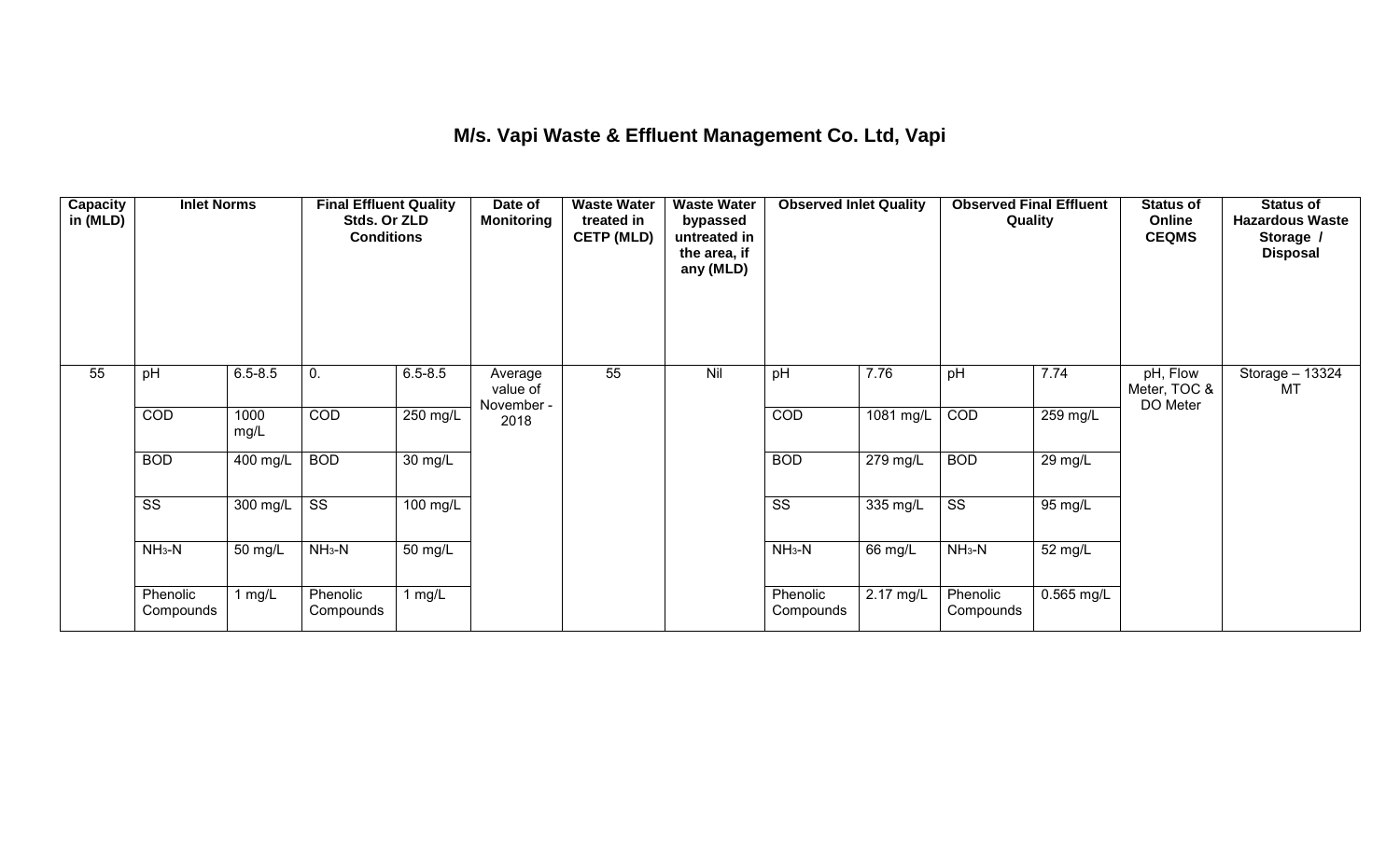#### **M/s. Sarigam Clean Initiative (Old Name-Gujarat Industrial Development Corporation), Sarigam**

| Capacity<br>in (MLD) | <b>Inlet Norms</b>                              |              | <b>Final Effluent Quality</b><br>Stds. Or ZLD<br><b>Conditions</b> |                      | <b>Waste Water</b><br><b>Waste Water</b><br>Date of<br><b>Monitoring</b><br>treated in<br>bypassed<br><b>CETP (MLD)</b><br>untreated in<br>the area, if<br>any (MLD) |     | <b>Observed Inlet Quality</b> |                                                 | <b>Observed Final Effluent</b><br>Quality |                                   | <b>Status of</b><br>Online<br><b>CEQMS</b> | <b>Status of</b><br><b>Hazardous Waste</b><br>Storage /<br><b>Disposal</b> |                   |
|----------------------|-------------------------------------------------|--------------|--------------------------------------------------------------------|----------------------|----------------------------------------------------------------------------------------------------------------------------------------------------------------------|-----|-------------------------------|-------------------------------------------------|-------------------------------------------|-----------------------------------|--------------------------------------------|----------------------------------------------------------------------------|-------------------|
| 12.5                 | pH                                              | $6.5 - 8.5$  | pH                                                                 | $6.5 - 8.5$          | Average<br>value of<br>November -                                                                                                                                    | 8.5 | Nil                           | pH                                              | 7.615                                     | pH                                | 8.195                                      | Flow Meter,<br>TOC meter                                                   | Storage $-675$ MT |
|                      | COD                                             | 1000<br>mg/L | COD                                                                | 250 mg/L             | 2018                                                                                                                                                                 |     |                               | COD                                             | 1066<br>mg/L                              | COD                               | 202 mg/L                                   |                                                                            |                   |
|                      | BOD <sub>(3</sub><br>days at<br>$27^{\circ}C$ ) | 400 mg/L     | BOD <sub>(3</sub><br>days at<br>$27^{\circ}C$ )                    | $100 \text{ mg/L}$   |                                                                                                                                                                      |     |                               | BOD <sub>(3</sub><br>days at<br>$27^{\circ}C$ ) | 2377<br>mg/L                              | BOD (3 days<br>at $27^{\circ}$ C) | 24 mg/L                                    |                                                                            |                   |
|                      | $\overline{\text{ss}}$                          | 300 mg/L     | $\overline{\text{SS}}$                                             | 100 mg/L             |                                                                                                                                                                      |     |                               | $\overline{\text{ss}}$                          | 306 mg/L                                  | $\overline{\text{ss}}$            | 73 mg/L                                    |                                                                            |                   |
|                      | $NH3-N$                                         | 50 mg/L      | $NH3-N$                                                            | $\overline{50}$ mg/L |                                                                                                                                                                      |     |                               | $NH3-N$                                         | 54 mg/L                                   | $NH3-N$                           | 16 mg/L                                    |                                                                            |                   |
|                      | Phenolic<br>Compounds                           | 1 mg/L       | Phenolic<br>Compounds                                              | 1 mg/L               |                                                                                                                                                                      |     |                               | Phenolic<br>Compounds                           | $0.97$ mg/L                               | Phenolic<br>Compounds             | $0.23$ mg/L                                |                                                                            |                   |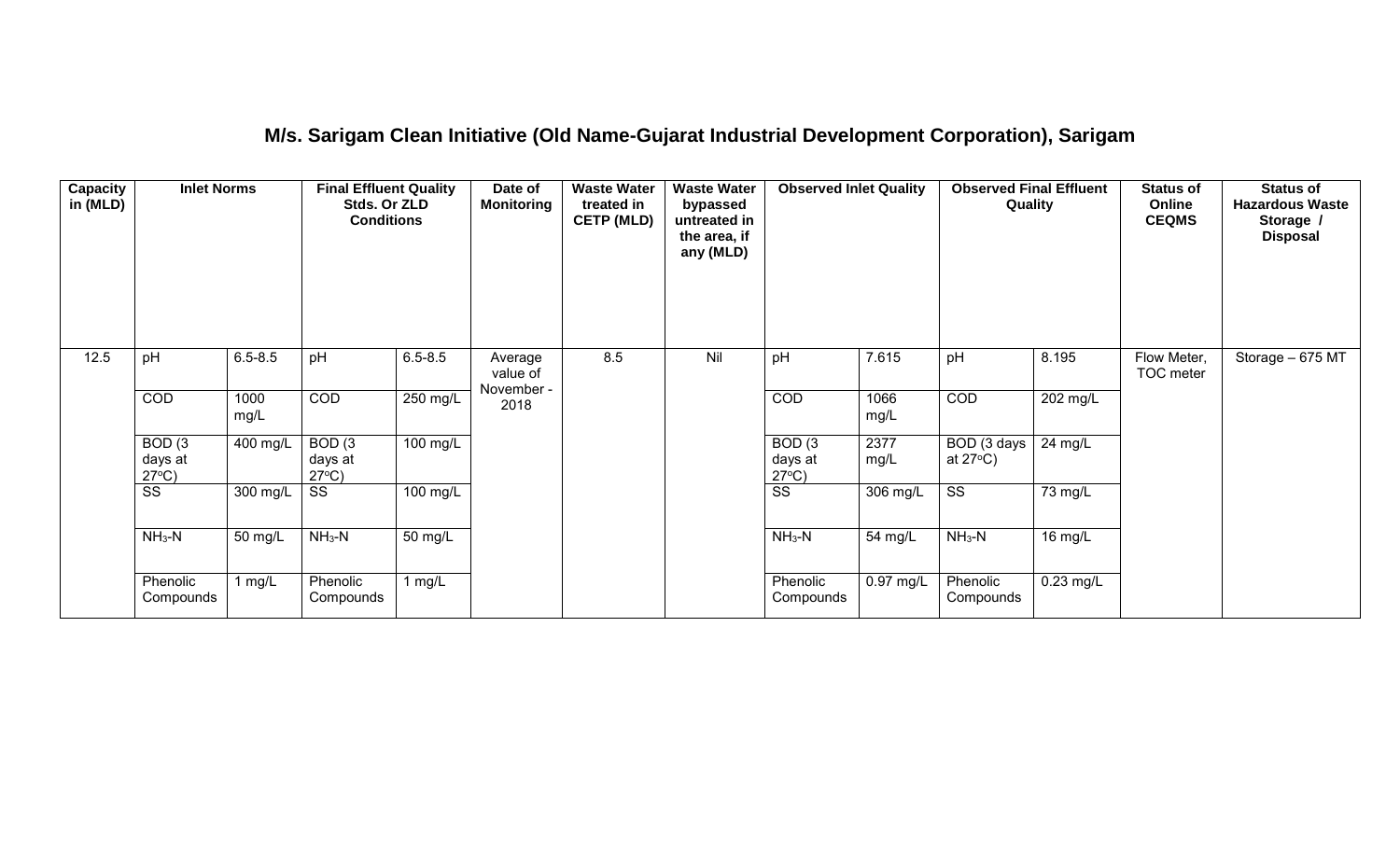#### **M/s. Veraval Industries Association, Veraval, Junagadh**

| <b>Capacity</b><br>in (MLD) | <b>Inlet Norms</b>     |                | <b>Final Effluent Quality</b><br>Stds. Or ZLD<br><b>Conditions</b> |                       | <b>Waste Water</b><br>Date of<br><b>Waste Water</b><br><b>Observed Inlet Quality</b><br><b>Observed Final Effluent</b><br>Quality<br><b>Monitoring</b><br>treated in<br>bypassed<br><b>CETP (MLD)</b><br>untreated in<br>the area, if<br>any (MLD) |     |     | <b>Status of</b><br>Online<br><b>CEQMS</b> | <b>Status of</b><br><b>Hazardous Waste</b><br>Storage /<br><b>Disposal</b> |                        |                          |                |  |
|-----------------------------|------------------------|----------------|--------------------------------------------------------------------|-----------------------|----------------------------------------------------------------------------------------------------------------------------------------------------------------------------------------------------------------------------------------------------|-----|-----|--------------------------------------------|----------------------------------------------------------------------------|------------------------|--------------------------|----------------|--|
| 5                           | pH                     | 5.5 to 9       | pH                                                                 | 6 to 9                | No visit in<br>the month<br>of                                                                                                                                                                                                                     | 1.5 | Nil | pH                                         |                                                                            | pH                     | $\overline{a}$           | $\blacksquare$ |  |
|                             | COD                    | 3500<br>mg/L   | COD                                                                | $250$ mg/L            | November-<br>2018                                                                                                                                                                                                                                  |     |     | COD                                        |                                                                            | COD                    |                          |                |  |
|                             | <b>BOD</b>             | 1000<br>mg/L   | <b>BOD</b>                                                         | $\overline{100}$ mg/L |                                                                                                                                                                                                                                                    |     |     | <b>BOD</b>                                 | $\sim$                                                                     | <b>BOD</b>             | $\sim$                   |                |  |
|                             | $\overline{\text{ss}}$ | 200 mg/L       | $\overline{\text{ss}}$                                             | $100 \text{ mg/L}$    |                                                                                                                                                                                                                                                    |     |     | $\overline{\text{ss}}$                     |                                                                            | $\overline{\text{ss}}$ | $\overline{\phantom{a}}$ |                |  |
|                             | $NH3-N$                | 50 mg/L        | $NH3-N$                                                            | $\overline{50}$ mg/L  |                                                                                                                                                                                                                                                    |     |     | $NH3-N$                                    | $\blacksquare$                                                             | $NH3-N$                | $\sim$                   |                |  |
|                             | Phenol                 | $\blacksquare$ | Phenol                                                             |                       |                                                                                                                                                                                                                                                    |     |     | Phenolic<br>Compounds                      |                                                                            | Phenolic<br>Compounds  |                          |                |  |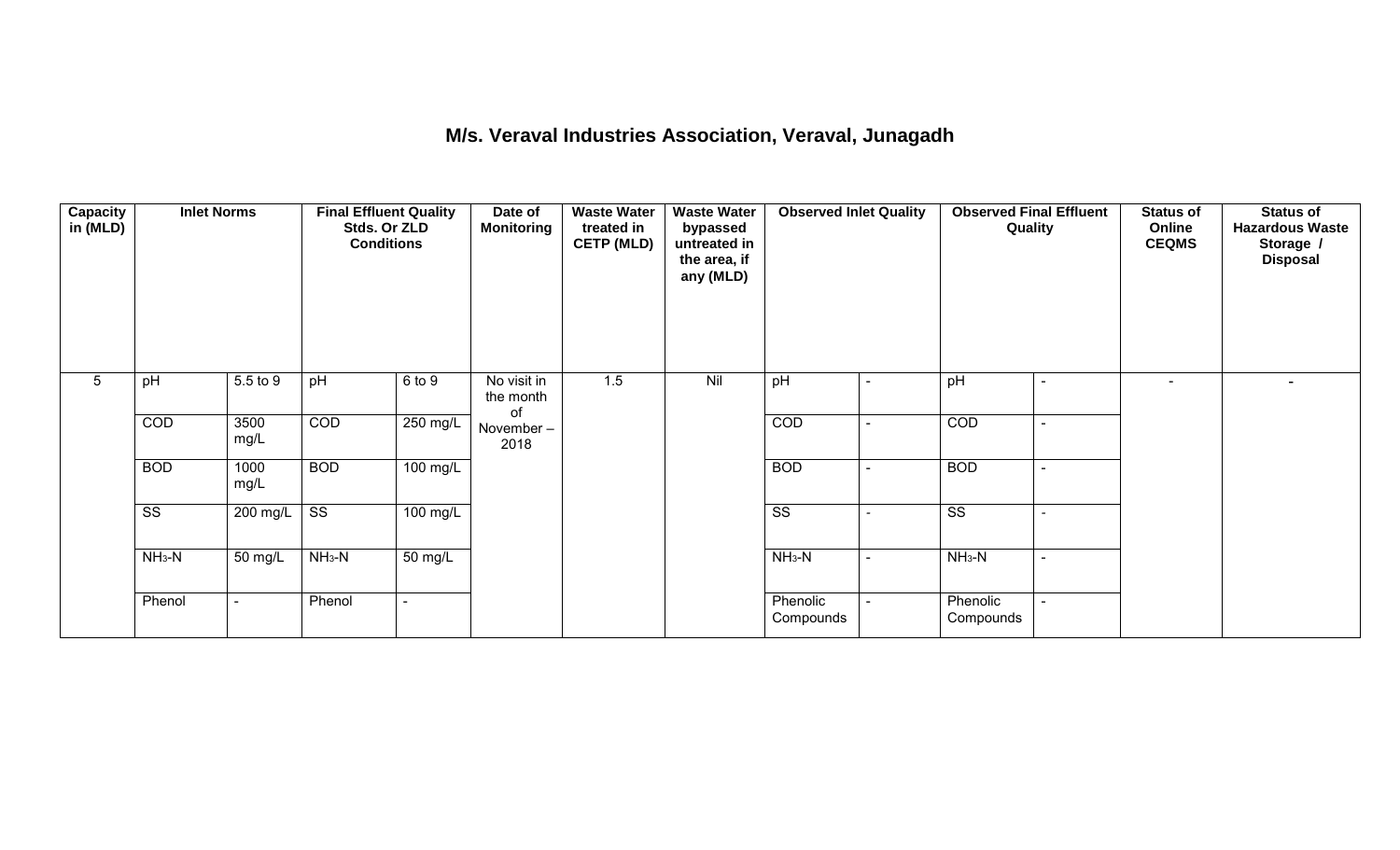#### **M/s. Bhatgam Washing Ghat Suddhikaran Yojana Pvt. Ltd., Bhatgam, Rajkot**

| <b>Capacity</b><br>in (MLD) | <b>Inlet Norms</b><br><b>Final Effluent Quality</b><br>Stds. Or ZLD<br><b>Conditions</b> |              |                        | <b>Waste Water</b><br>Date of<br><b>Monitoring</b><br>treated in<br><b>CETP (MLD)</b> |                                   | <b>Waste Water</b><br>bypassed<br>untreated in<br>the area, if<br>any (MLD) | <b>Observed Inlet Quality</b> |                        | <b>Observed Final Effluent</b><br>Quality |                        | <b>Status of</b><br>Online<br><b>CEQMS</b> | <b>Status of</b><br><b>Hazardous Waste</b><br>Storage /<br><b>Disposal</b> |                                       |
|-----------------------------|------------------------------------------------------------------------------------------|--------------|------------------------|---------------------------------------------------------------------------------------|-----------------------------------|-----------------------------------------------------------------------------|-------------------------------|------------------------|-------------------------------------------|------------------------|--------------------------------------------|----------------------------------------------------------------------------|---------------------------------------|
| 30                          | pH                                                                                       | $10.5 - 12$  | pH                     | $6.5 - 9$                                                                             | Average<br>value of<br>November - | 6.00                                                                        | Nil                           | pH                     | 10.90                                     | pH                     | 8.57                                       | pH, Flow<br>meter, SS,<br>Color, MLSS,                                     | Storage - 120 MT<br>Disposal - 168.23 |
|                             | COD                                                                                      | 1000<br>mg/L | COD                    | $100$ mg/L                                                                            | 2018                              |                                                                             |                               | COD                    | $447 \text{ mg/L}$                        | COD                    | 52 mg/L                                    | <b>COD</b>                                                                 | MT                                    |
|                             | <b>BOD</b>                                                                               | 350 mg/L     | <b>BOD</b>             | 30 mg/L                                                                               |                                   |                                                                             |                               | <b>BOD</b>             | 50 mg/L                                   | <b>BOD</b>             | $15 \text{ mg/L}$                          |                                                                            |                                       |
|                             | $\overline{\text{ss}}$                                                                   | 2000<br>mg/L | $\overline{\text{ss}}$ | 100 mg/L                                                                              |                                   |                                                                             |                               | $\overline{\text{ss}}$ | $200$ mg/L                                | $\overline{\text{ss}}$ | 42 mg/L                                    |                                                                            |                                       |
|                             | $NH3-N$                                                                                  | 75 mg/L      | $NH3-N$                | 50 mg/L                                                                               |                                   |                                                                             |                               | $NH3-N$                | 23 mg/L                                   | $NH3-N$                | $1$ mg/L                                   |                                                                            |                                       |
|                             | Phenolic<br>Compounds                                                                    | 5 mg/L       | Phenolic<br>Compounds  | 1 mg/L                                                                                |                                   |                                                                             |                               | Phenolic<br>Compounds  | $\blacksquare$                            | Phenolic<br>Compounds  |                                            |                                                                            |                                       |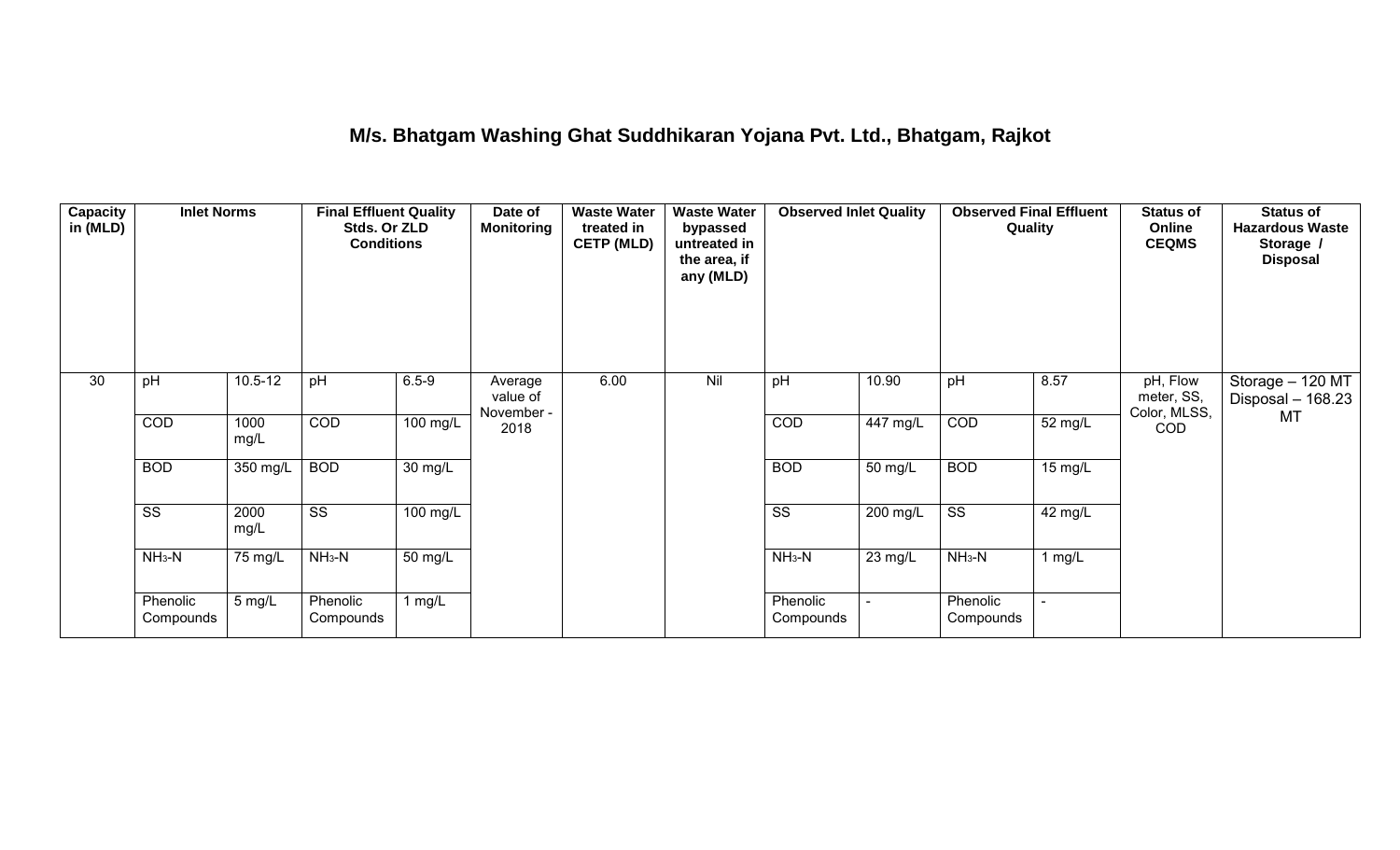# **M/s. Jetpur Dyeing & Printing Association, Jetpur, Rajkot**

| <b>Capacity</b><br>in (MLD) | <b>Inlet Norms</b>     |              | <b>Final Effluent Quality</b><br>Stds. Or ZLD<br><b>Conditions</b> |                       | Date of<br><b>Monitoring</b> | <b>Waste Water</b><br>treated in<br><b>CETP (MLD)</b> | <b>Waste Water</b><br>bypassed<br>untreated in<br>the area, if<br>any (MLD) | <b>Observed Inlet Quality</b><br>pH<br>6.93 |                    | <b>Observed Final Effluent</b><br>Quality |                      | <b>Status of</b><br>Online<br><b>CEQMS</b> | <b>Status of</b><br><b>Hazardous Waste</b><br>Storage /<br><b>Disposal</b> |
|-----------------------------|------------------------|--------------|--------------------------------------------------------------------|-----------------------|------------------------------|-------------------------------------------------------|-----------------------------------------------------------------------------|---------------------------------------------|--------------------|-------------------------------------------|----------------------|--------------------------------------------|----------------------------------------------------------------------------|
| 10.00                       | pH                     | 10.5-12.0    | pH                                                                 | $6.5 - 8.5$           | Average<br>value of          | 7.00                                                  | Nil                                                                         |                                             |                    | pH                                        | 7.44                 | pH, Flow<br>meter                          |                                                                            |
|                             | COD                    | 1000<br>mg/L | COD                                                                | 250 mg/L              | November -<br>2018           |                                                       |                                                                             | COD                                         | $892$ mg/L         | COD                                       | 208 mg/L             |                                            |                                                                            |
|                             | <b>BOD</b>             | 350 mg/L     | <b>BOD</b>                                                         | $\overline{100}$ mg/L |                              |                                                       |                                                                             | <b>BOD</b>                                  | $253 \text{ mg/L}$ | <b>BOD</b>                                | $45 \,\mathrm{mg/L}$ |                                            |                                                                            |
|                             | $\overline{\text{ss}}$ | 2000<br>mg/L | $\overline{\text{ss}}$                                             | $100 \text{ mg/L}$    |                              |                                                       |                                                                             | $\overline{\text{ss}}$                      | $152 \text{ mg/L}$ | $\overline{\text{ss}}$                    | 92 mg/L              |                                            |                                                                            |
|                             | $NH3-N$                | 75 mg/L      | $NH3-N$                                                            | 50 mg/L               |                              |                                                       |                                                                             | $NH3-N$                                     | 28 mg/L            | $NH3-N$                                   | 9 mg/L               |                                            |                                                                            |
|                             | Phenolic<br>Compounds  | 5 mg/L       | Phenolic<br>Compounds                                              | 1 $mg/L$              |                              |                                                       |                                                                             | Phenolic<br>Compounds                       |                    | Phenolic<br>Compounds                     |                      |                                            |                                                                            |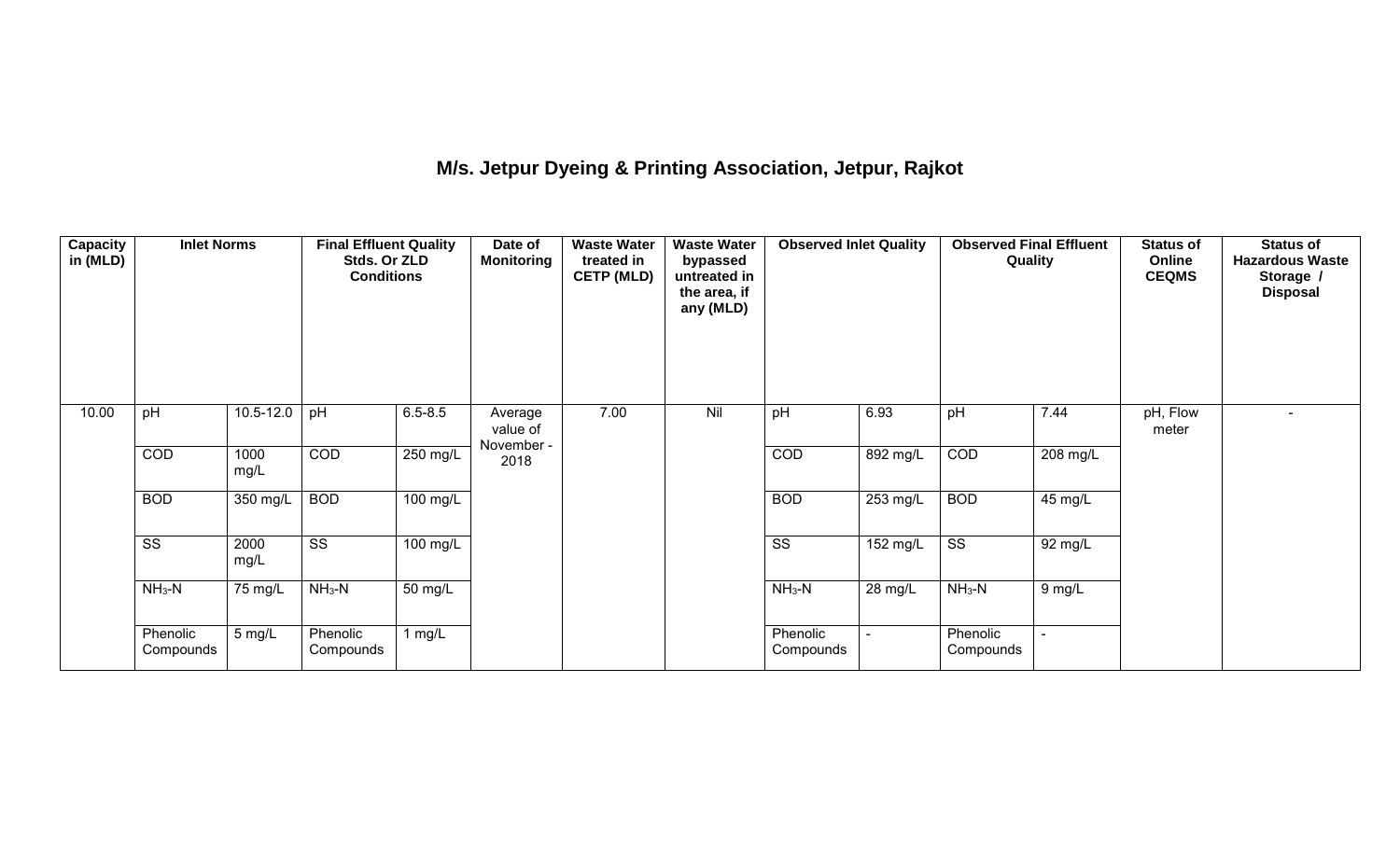# **M/s. Shri Dhareshwar GIDC Vistar Association,Dhareshwar, Rajkot**

| <b>Capacity</b><br>in (MLD) | <b>Inlet Norms</b>     |              | <b>Final Effluent Quality</b><br>Date of<br><b>Waste Water</b><br><b>Waste Water</b><br><b>Observed Inlet Quality</b><br>Stds. Or ZLD<br><b>Monitoring</b><br>treated in<br>bypassed<br><b>CETP (MLD)</b><br>untreated in<br><b>Conditions</b><br>the area, if<br>any (MLD) |                       |                                | <b>Observed Final Effluent</b><br>Quality |     | <b>Status of</b><br>Online<br><b>CEQMS</b> | <b>Status of</b><br><b>Hazardous Waste</b><br>Storage /<br><b>Disposal</b> |                        |  |                   |  |
|-----------------------------|------------------------|--------------|-----------------------------------------------------------------------------------------------------------------------------------------------------------------------------------------------------------------------------------------------------------------------------|-----------------------|--------------------------------|-------------------------------------------|-----|--------------------------------------------|----------------------------------------------------------------------------|------------------------|--|-------------------|--|
| 0.09                        | pH                     | $10.5 - 12$  | pH                                                                                                                                                                                                                                                                          | 6.5 to 9              | No visit in<br>the month<br>of | 0.07                                      | Nil | pH                                         |                                                                            | pH                     |  | pH, Flow<br>Meter |  |
|                             | COD                    | 1000<br>mg/L | COD                                                                                                                                                                                                                                                                         | $\overline{100}$ mg/L | November-<br>2018              |                                           |     | COD                                        |                                                                            | COD                    |  |                   |  |
|                             | <b>BOD</b>             | $350$ mg/L   | <b>BOD</b>                                                                                                                                                                                                                                                                  | $\overline{30}$ mg/L  |                                |                                           |     | <b>BOD</b>                                 |                                                                            | <b>BOD</b>             |  |                   |  |
|                             | $\overline{\text{ss}}$ | 2000<br>mg/L | $\overline{\text{ss}}$                                                                                                                                                                                                                                                      | $100$ mg/L            |                                |                                           |     | $\overline{\text{ss}}$                     |                                                                            | $\overline{\text{ss}}$ |  |                   |  |
|                             | $NH3-N$                | 75 mg/L      | $NH3-N$                                                                                                                                                                                                                                                                     | $50 \text{ mg/L}$     |                                |                                           |     | $NH_3-N$                                   | $\sim$                                                                     | $NH_3-N$               |  |                   |  |
|                             | Phenolic<br>Compounds  | 5 mg/L       | Phenolic<br>Compounds                                                                                                                                                                                                                                                       | $1$ mg/L              |                                |                                           |     | Phenolic<br>Compounds                      | $\sim$                                                                     | Phenolic<br>Compounds  |  |                   |  |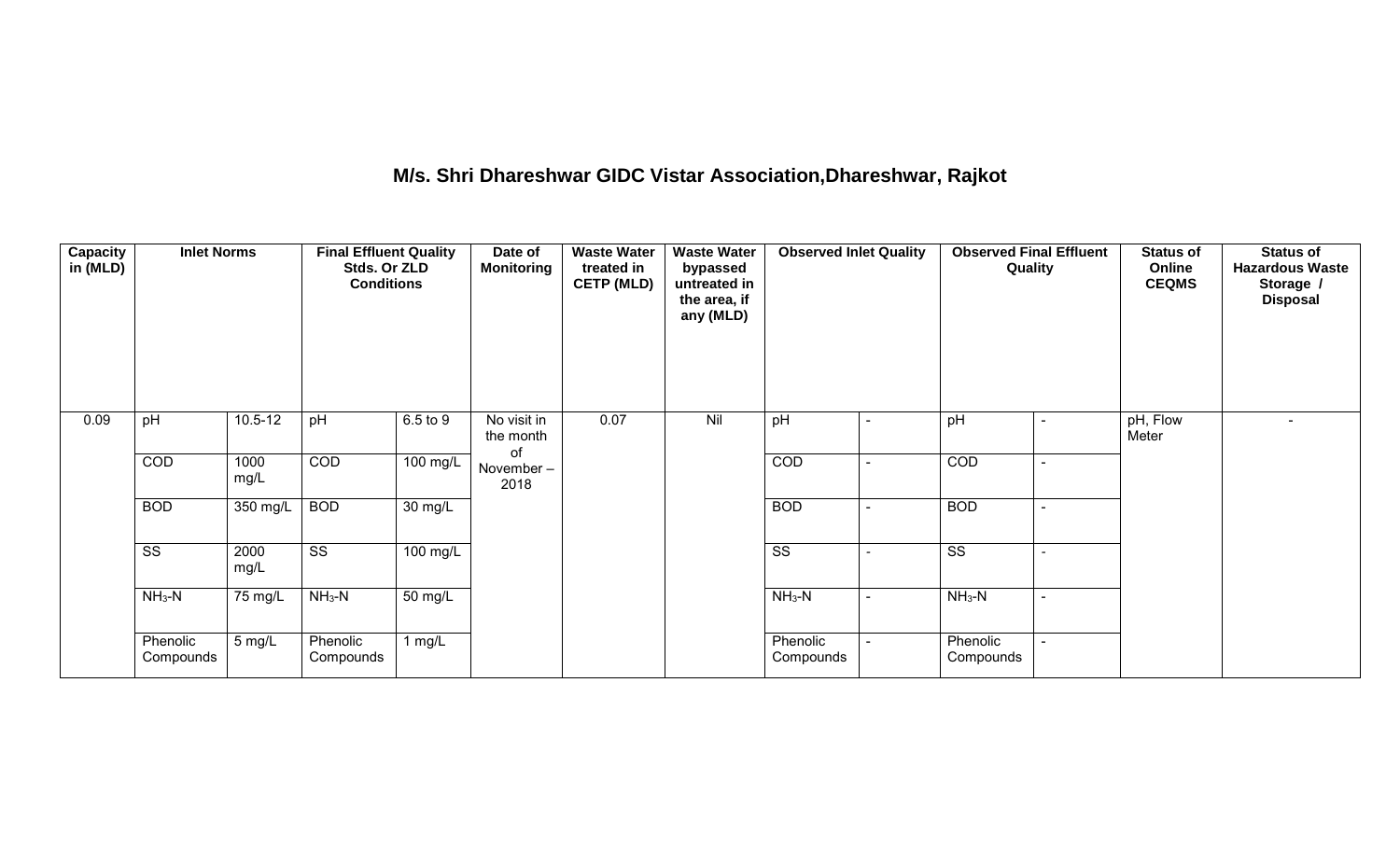## **M/s. Jay Khodiyar Enviro-Technologies Pvt. Ltd., Rajkot**

| Capacity<br>in (MLD) | <b>Inlet Norms</b>     |                | <b>Final Effluent Quality</b><br>Stds. Or ZLD<br><b>Conditions</b> |                      | Date of<br><b>Monitoring</b>   | <b>Waste Water</b><br>treated in<br><b>CETP (MLD)</b> | <b>Waste Water</b><br>bypassed<br>untreated in<br>the area, if<br>any (MLD) | <b>Observed Inlet Quality</b> |        | <b>Observed Final Effluent</b><br>Quality |                | <b>Status of</b><br>Online<br><b>CEQMS</b> | <b>Status of</b><br><b>Hazardous Waste</b><br>Storage /<br><b>Disposal</b> |
|----------------------|------------------------|----------------|--------------------------------------------------------------------|----------------------|--------------------------------|-------------------------------------------------------|-----------------------------------------------------------------------------|-------------------------------|--------|-------------------------------------------|----------------|--------------------------------------------|----------------------------------------------------------------------------|
| 0.025                | pH                     | Up to 5        | pH                                                                 | 6.5 to 8.5           | No Visit in<br>the month<br>οf | 0.007                                                 | Nil                                                                         | pH                            |        | pH                                        |                | $\blacksquare$                             |                                                                            |
|                      | COD                    | 250 mg/L       | COD                                                                | 100 mg/L             | November -<br>2018             |                                                       |                                                                             | COD                           |        | COD                                       |                |                                            |                                                                            |
|                      | <b>BOD</b>             | $100$ mg/L     | <b>BOD</b>                                                         | $\overline{30}$ mg/L |                                |                                                       |                                                                             | <b>BOD</b>                    | $\sim$ | <b>BOD</b>                                | $\overline{a}$ |                                            |                                                                            |
|                      | $\overline{\text{ss}}$ | 250 mg/L       | $\overline{\text{ss}}$                                             | $100$ mg/L           |                                |                                                       |                                                                             | $\overline{\text{ss}}$        |        | $\overline{\text{ss}}$                    |                |                                            |                                                                            |
|                      | $NH3-N$                | $\blacksquare$ | $NH3-N$                                                            | $\overline{50}$ mg/L |                                |                                                       |                                                                             | $NH3-N$                       |        | $NH3-N$                                   |                |                                            |                                                                            |
|                      | Phenolic<br>Compounds  |                | Phenolic<br>Compounds                                              | 1 $mg/L$             |                                |                                                       |                                                                             | Phenolic<br>Compounds         |        | Phenolic<br>Compounds                     |                |                                            |                                                                            |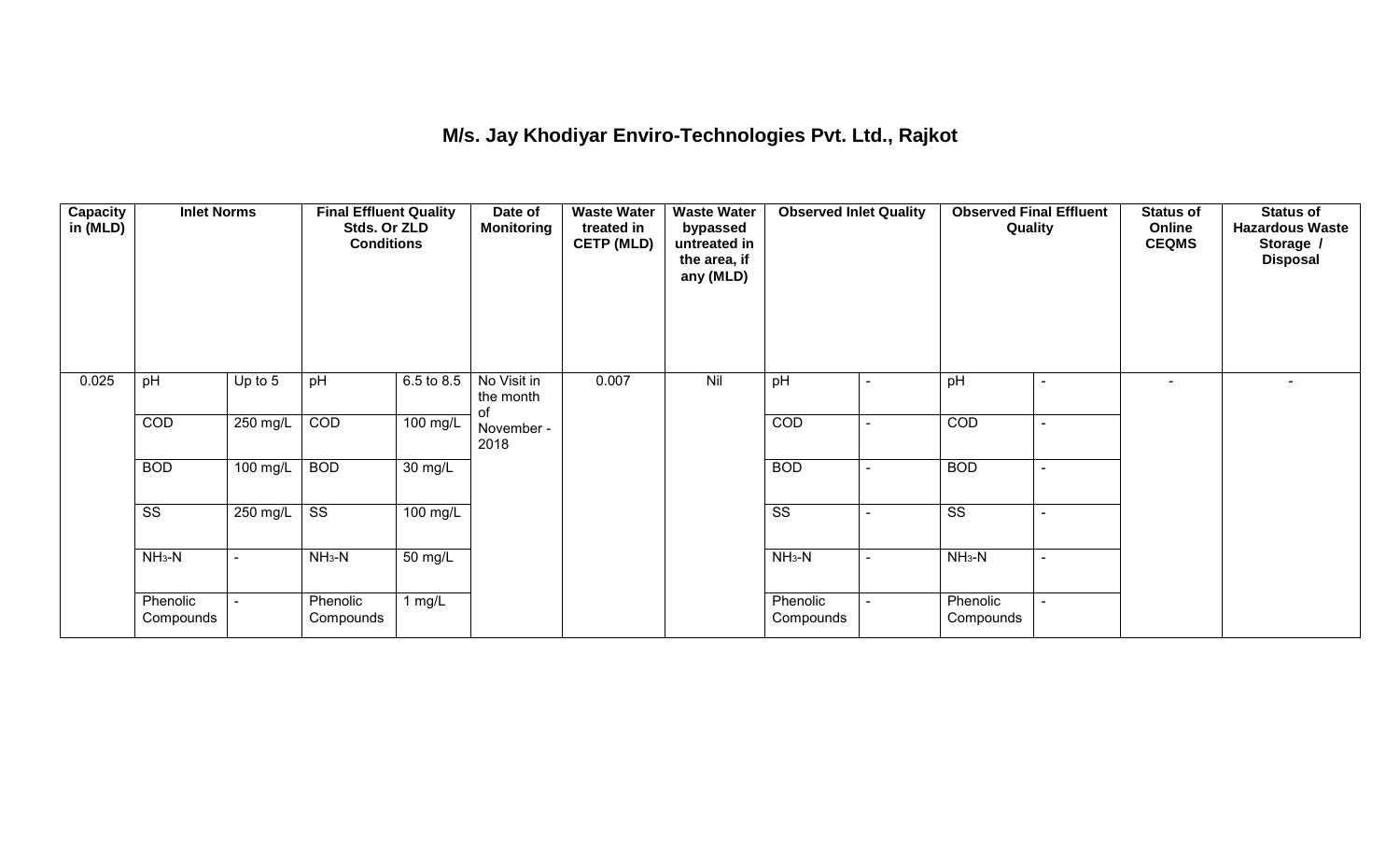#### **M/s. Kalol GIDC Industries Association, Kadi, Gandhinagar**

| Capacity<br>in (MLD) | <b>Inlet Norms</b>     |                       | <b>Waste Water</b><br><b>Final Effluent Quality</b><br><b>Waste Water</b><br><b>Observed Inlet Quality</b><br>Date of<br>Stds. Or ZLD<br><b>Monitoring</b><br>treated in<br>bypassed<br><b>Conditions</b><br><b>CETP (MLD)</b><br>untreated in<br>the area, if<br>any (MLD) |                    |                                   |      | <b>Observed Final Effluent</b><br>Quality | <b>Status of</b><br>Online<br><b>CEQMS</b> | <b>Status of</b><br><b>Hazardous Waste</b><br>Storage /<br><b>Disposal</b> |                        |            |  |                                           |
|----------------------|------------------------|-----------------------|-----------------------------------------------------------------------------------------------------------------------------------------------------------------------------------------------------------------------------------------------------------------------------|--------------------|-----------------------------------|------|-------------------------------------------|--------------------------------------------|----------------------------------------------------------------------------|------------------------|------------|--|-------------------------------------------|
| 0.40                 | pH                     | 6.5 to 8.5            | pH                                                                                                                                                                                                                                                                          | 6.5 to 8.5         | Average<br>value of<br>November - | 0.35 | Nil                                       | pH                                         |                                                                            | pH                     | 7.01       |  | Storage - 35 MT<br>Disposal - 23.45<br>MT |
|                      | COD                    | 2000<br>mg/L          | COD                                                                                                                                                                                                                                                                         | $250 \text{ mg/L}$ | 2018                              |      |                                           | COD                                        | ۰                                                                          | COD                    | 360 mg/L   |  |                                           |
|                      | <b>BOD</b>             | $\overline{700}$ mg/L | <b>BOD</b>                                                                                                                                                                                                                                                                  | $100$ mg/L         |                                   |      |                                           | <b>BOD</b>                                 |                                                                            | <b>BOD</b>             | 106 mg/L   |  |                                           |
|                      | $\overline{\text{ss}}$ |                       | $\overline{\text{ss}}$                                                                                                                                                                                                                                                      | $100 \text{ mg/L}$ |                                   |      |                                           | $\overline{\text{ss}}$                     |                                                                            | $\overline{\text{ss}}$ | $272$ mg/L |  |                                           |
|                      | $NH3-N$                | 50 mg/L               | $NH3-N$                                                                                                                                                                                                                                                                     | 50 mg/L            |                                   |      |                                           | $NH3-N$                                    | ۰                                                                          | $NH3-N$                | 8 mg/L     |  |                                           |
|                      | Phenolic<br>Compounds  |                       | Phenolic<br>Compounds                                                                                                                                                                                                                                                       | 1 mg/L             |                                   |      |                                           | Phenolic<br>Compounds                      |                                                                            | Phenolic<br>Compounds  | <b>BDL</b> |  |                                           |